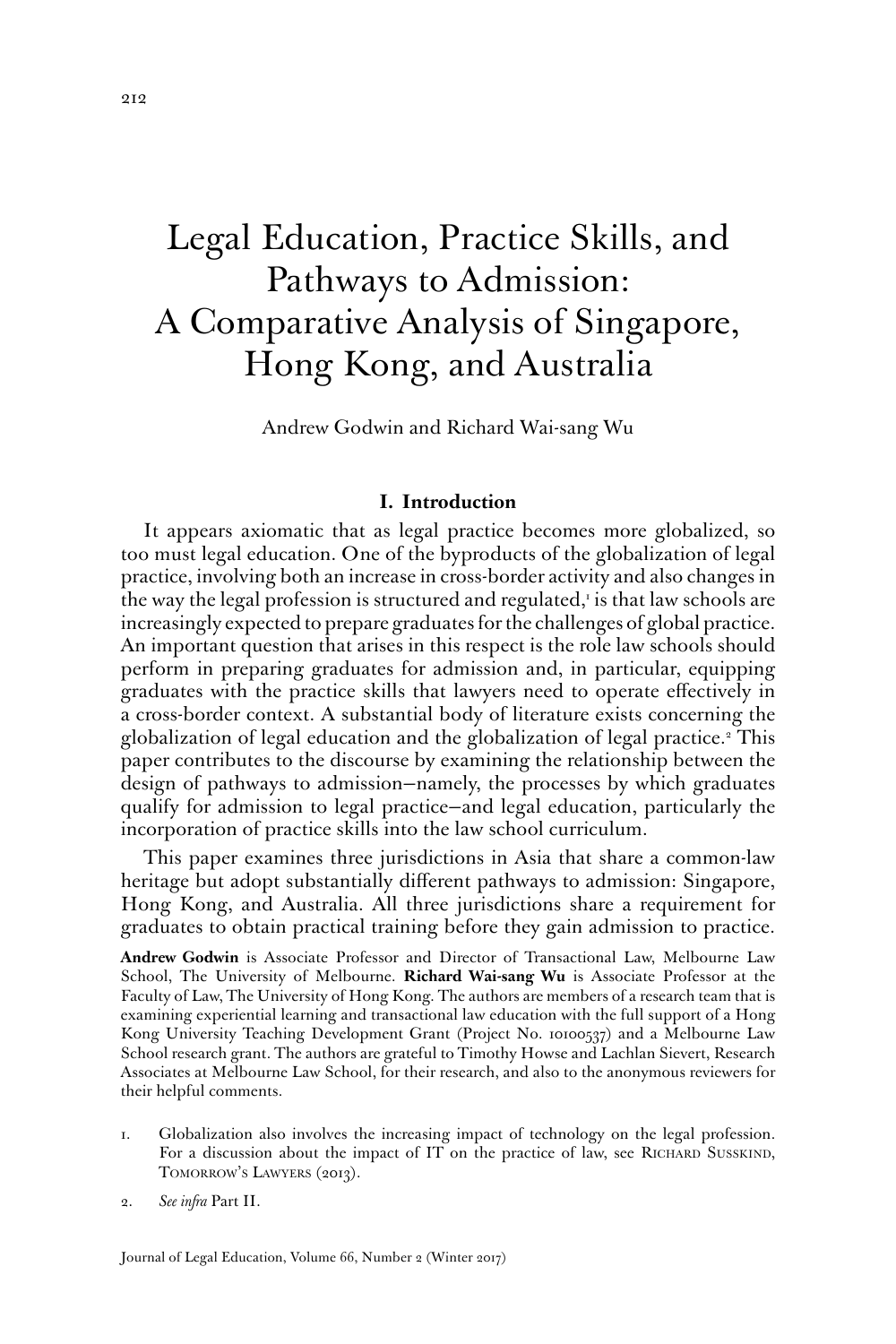Singapore is unique among the three jurisdictions in that its pathway to admission involves a bar examination that follows a compulsory preparation course. Hong Kong and Australia, by contrast, currently do not adopt a bar examination and, instead, require completion of postgraduate professional legal training as a prerequisite to admission. However, two important points of difference exist between Hong Kong and Australia. First, enrollment in Hong Kong's postgraduate certificate in laws (PCLL), an intensive one year full-time legal qualification program, is through competitive application. The existence of caps at each of the three providers<sup>3</sup> means that not all graduates are guaranteed of winning a place in the PCLL and, therefore, gaining admission to practice. By comparison, enrollment in the practical legal training (PLT) course in Australia is not capped and all law graduates are therefore able to enroll in the course and gain admission to practice upon successful completion of the course. The second point of difference is that graduates in Australia can undertake supervised workplace training as an alternative to the PLT course and gain admission to practice on that basis without the need to complete a postgraduate professional training course. Interestingly, Hong Kong is currently moving closer to the approach of Singapore with the announcement by the Law Society of Hong Kong in January 2016 that a common entrance examination will be introduced and will come into effect by 2021.4

Critical questions in all jurisdictions are the role that law schools should play in preparing graduates for admission and the extent to which practice skills are expected to form part of the curriculum for the academic degree, as distinct from the professional training course that follows graduation and precedes admission. In this respect, the similarities are closer among the three jurisdictions. Unlike the American Bar Association, which requires students to complete at least six credit hours of experiential education,<sup>5</sup> all three jurisdictions to date have avoided a prescriptive approach and have instead given the law schools discretion to determine how practice skills should be incorporated into the curriculum.6 However, some interesting points of

- 3. The three providers are Hong Kong University, Chinese University of Hong Kong, and City University of Hong Kong.
- 4. *Common Entrance Examination*, Law Society of Hong Kong (Jan. 6, 2016), [http://www.](http://www.hklawsoc.org.hk/pub_e/news/press/20160106.asp) [hklawsoc.org.hk/pub\\_e/news/press/20160106.asp](http://www.hklawsoc.org.hk/pub_e/news/press/20160106.asp) [hereinafter *Common Entrance Exam*].
- 5. Am. Bar Ass'n, *Standard 303: Curriculum, in* Standards and Rules of Procedure for Approval of Law Schools 2015-2016 (2015) [hereinafter ABA Standards], [http://www.americanbar.](http://www.americanbar.org/content/dam/aba/publications/misc/legal_education/Standards/2015_2016_chapter_3.authcheckdam.pdf) [org/content/dam/aba/publications/misc/legal\\_education/Standards/2015\\_2016\\_](http://www.americanbar.org/content/dam/aba/publications/misc/legal_education/Standards/2015_2016_chapter_3.authcheckdam.pdf) [chapter\\_3.authcheckdam.pdf](http://www.americanbar.org/content/dam/aba/publications/misc/legal_education/Standards/2015_2016_chapter_3.authcheckdam.pdf)
- 6. *See*, *e.g.*, Paul Redmond & Christopher Roper, Compilation of Recommendations, Legal Education and Training in Hong Kong: Preliminary Review 350-1 (Aug. 2001), www. hklawsoc.org.hk/pub\_e/news/societyupdates/20010813a.asp ("That, subject to the choice of structure of the academic stage, professional legal (or lawyering) skills have a legitimate place in the academic stage of legal education in Hong Kong, but not as an essential requirement for each school. Accordingly it is appropriate for a law school to include such skills in the LLB curriculum either as an elective subject or subjects or as part of the compulsory core.").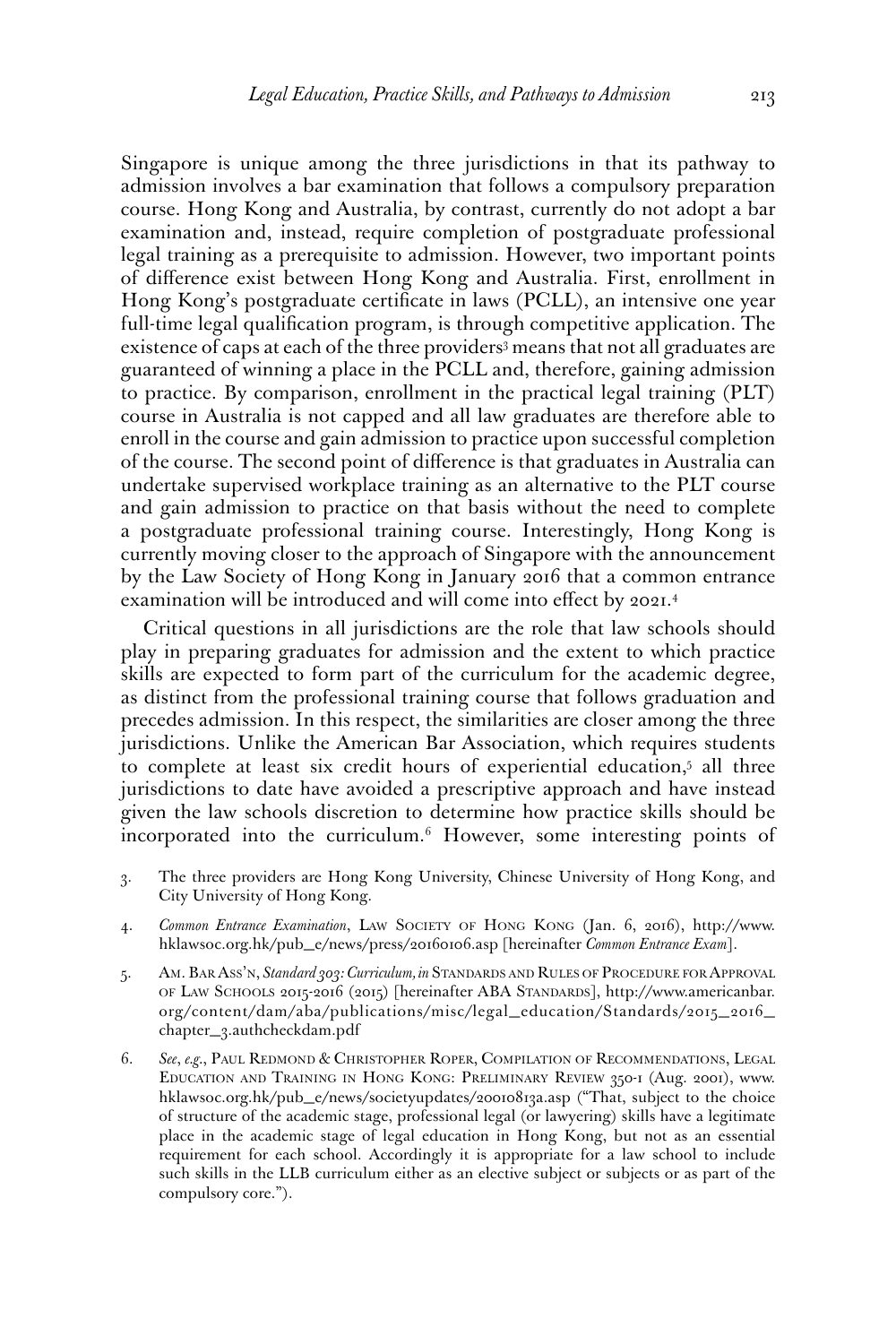difference exist among the three jurisdictions in terms of the extent to which the design of pathways to admission has been driven by perceived deficiencies in the teaching of practice skills within the academic degree and, therefore, the need to supplement these deficiencies as a prerequisite to practice. This paper examines the development of pathways to admission and identifies a number of interesting countervailing trends and contradictions.

A central question raised by the comparative analysis is whether professional admission courses should serve as a gatekeeper in terms of assuring quality and competence or whether they should serve simply as preparatory courses for admission to the legal profession. The comparative analysis reveals a number of countervailing trends and contradictions concerning fundamental issues such as the function of a law degree and the impact of globalisation on legal education and legal practice. This paper argues that it is important for legal education to strengthen practice skills while maintaining a rigorous focus on legal doctrine and general skills such as analysis, problem-solving and research.

This paper is structured as follows: Part II explores the relationship between legal education and legal practice by examining the emergence of professional training courses and the increasing expectations for law schools to incorporate practice skills into the curriculum. Parts III, IV, and V consider the pathways to admission in Singapore, Hong Kong, and Australia, respectively, and track the debates in each of those jurisdictions concerning the relative importance of practice skills in their design. Part VI sets out the findings of the comparative analysis and offers some observations by way of conclusion.

# **II. The Relationship Between Legal Education and Legal Practice**

Over the past two decades or so, a significant trend in many jurisdictions, including the United Kingdom and the three jurisdictions that are the focus of this analysis, has been the emergence of professional training courses to prepare law graduates for admission. In some cases, such as Hong Kong, these courses are provided by the law schools. In other cases they are provided by independent vocational education providers, such as the Singapore Institute of Legal Education. In the case of the United Kingdom and Australia, the professional training courses often involve a partnership between the course providers and the law firms themselves and the design of firm-specific courses that interact with the internal training programs within the law firms.7

At least three factors might explain the trend toward professional training courses following graduation and prior to admission. First, a need exists to achieve consistency in the technical knowledge that law graduates require and also to ensure that law graduates achieve the minimum competency and

<sup>7.</sup> For a discussion of this trend, see James R. Faulconbridge & Daniel Muzio, *Legal Education,*  Globalization, and Cultures of Professional Practice, 22 GEO. J. LEGAL ETHICS 1335 (2009). As noted by Faulconbridge and Muzio, the advent of vocational education and professional development courses means that "the university is increasingly only one of the many sites in which professional development and identity formation occurs." *Id.* at 1337.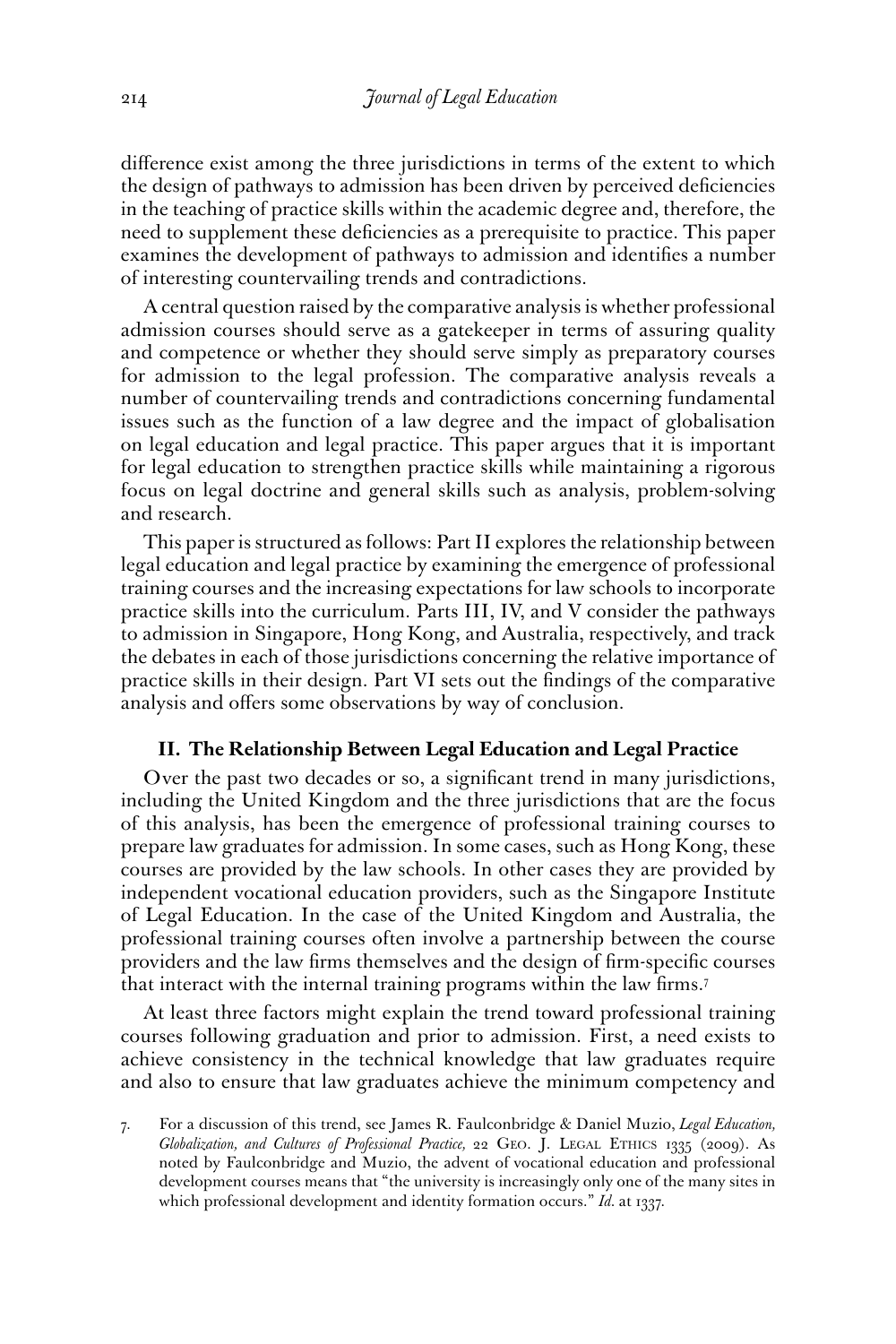quality standards. This need has grown as the number of law schools has increased—together with the number of graduates—and as the purpose of the law degree has expanded over the past few decades to operate both as a liberal arts degree and as a professional degree. In this regard, scholars have debated the purpose of a law degree and argued about the impact of neoliberalism on critical legal scholarship and on the socio-liberal aspects of legal education.8

The second factor relates to changes in the nature of legal practice itself, particularly in view of the globalization of legal practice, increased competition9 and the consequential pressures on costs.<sup>10</sup> The related factors of globalization and increased competition appear to have been key drivers of legal education reform in the Australasian region, with many jurisdictions responding to competitive pressures to produce world-class lawyers who can compete with their overseas counterparts.<sup>11</sup> As an example of the pressures on costs, clients are now often reluctant to pay for junior lawyer time on the basis that they should not be expected to pay for junior lawyers "to be trained"; in some cases they are refusing to pay for junior lawyer time at all. This has resulted in a decrease in the opportunities for on-the-job training and an expectation on the part of law firms that graduates will learn faster and "hit the ground running." In addition, the demands that clients place on lawyers in general and, in particular, on their professional skills, have increased as the role of lawyers

- 8. *See id.* at 1338 (noting the debate about the purpose of a law degree and "whether the university law degree should provide practice-relevant training or a more broad and liberal education that seeks to develop academic abilities (critical thinking, normative values and consciousness of positionality)."); Harry Arthurs, *The World Turned Upside Down: Are Changes in Political Economy and Legal Practice Transforming Legal Education and Scholarship, or Vice Versa?* 8 Int'l J. Legal Prof. 11, 15-17 (2001); Margaret Thornton, *The Demise of Diversity in Legal Education:*  Globalization and the New Knowledge Economy, 8 INT'L J. LEGAL PROF. 37 (2001); W. Wesley Pue, *Globalization and Legal Education: Views from the Outside-In*, 8 INT'L J. LEGAL PROF. 87 (2001).
- 9. The increased competition has been caused partly by the dismantling of the monopoly that lawyers traditionally enjoyed in relation to legal practice and the liberalization of the legal services market that has come about as a result of the move away from self-regulation. All of this reflects a fundamental debate over the role of lawyers in society and how they should be regulated. For a discussion about this in an Asian context, see Andrew Godwin, *Barriers to Practice by Foreign Lawyers in Asia—Exploring the Role of Lawyers in Society*, 22 INT'L J. LEGAL PROF. 299 (2015) [hereinafter Godwin, *Barriers*].
- 10. For a further discussion of some of these changes, see Arthurs*, supra* note 8, at 17. Arthurs identifies the following changes in this regard: "the segmentation of legal markets and the stratification of the profession; the dilution of the profession's monopoly and enhanced competition for legal work; the overall growth of the profession and the perceived—if not actual—overcrowding of the market for legal services; the rapid transformation of collegial relations and employment practices in elite legal firms; and of course, the emergence of transnational legal practices serving global enterprises and the incursion of international legal regimes into formerly self-contained domestic jurisdictions" (citations omitted).
- 11. For example, the 2001 Roper-Redmond Report in Hong Kong expressly agreed with the need to produce lawyers who could "function in the world of international commerce, with the skills and knowledge that [this] requires" and also lawyers who could "function well in the 'China market' for legal services." *See* REDMOND & ROPER, *supra* note 6, at 68 (citing City University of Hong Kong School of Law submission to the Consultants).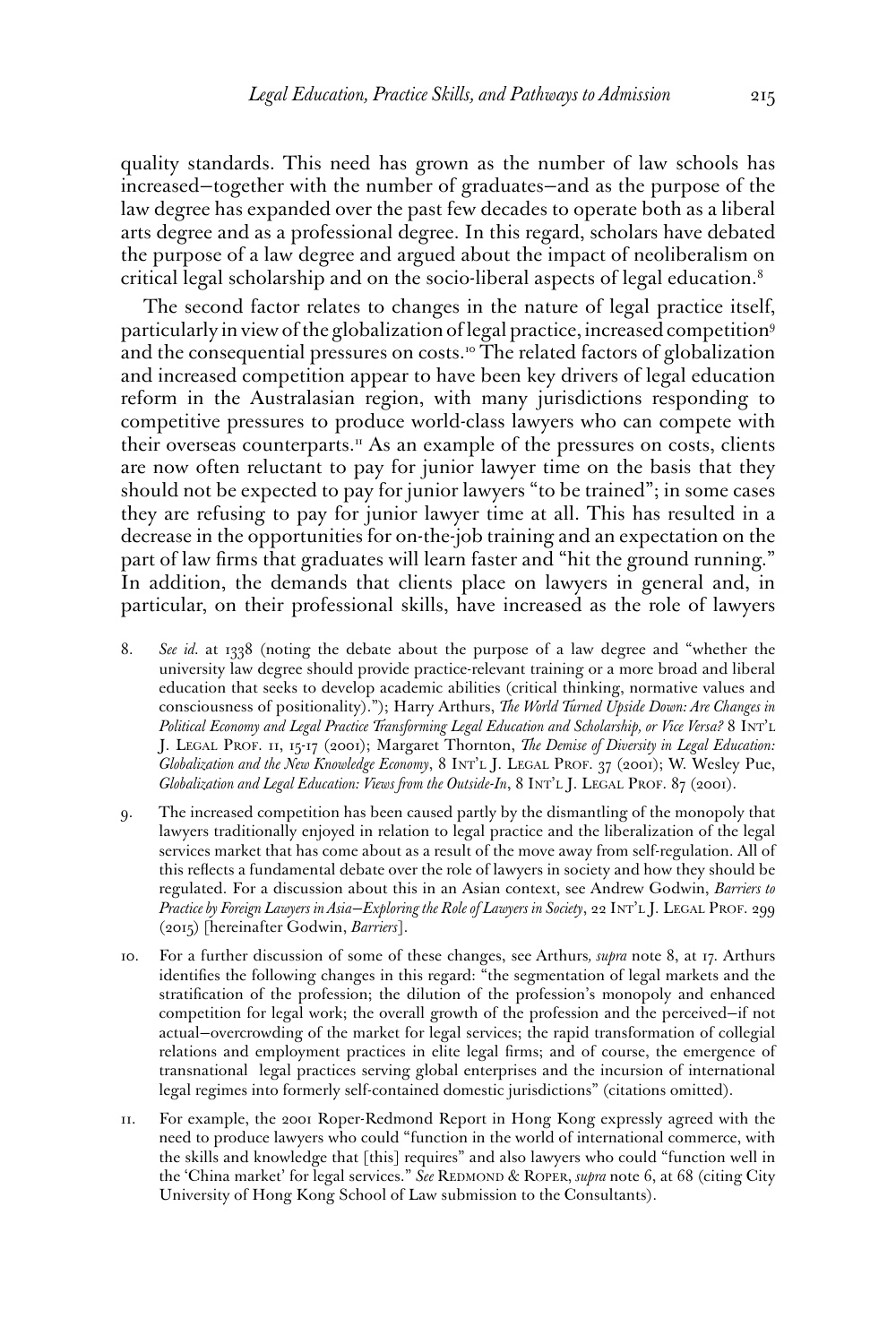has expanded and reached the point where their commercial experience and business advice are often rated more highly than their technical advice. In a transactional context, the value of lawyers is now perceived to be attributable as much to their ability to act as "business advisors" as to their ability to act as legal advisors.<sup>12</sup>

The third reason, which is closely related to the first two reasons, concerns the need to strengthen practice skills—as distinct from technical knowledge that graduates are expected to have obtained at law school—and to simulate the skills that graduates will need to apply in practice.

Despite the emergence of professional training courses—whether delivered by the law schools themselves or by independent vocational education providers—the literature and debate concerning the role of the law degree suggest that law schools are increasingly being expected to incorporate practice skills into the law degree curriculum. This is reflected in the increase of clinical and transactional law programs within the curriculum and also the use of experiential techniques to teach law.13 It is relevant to consider why the expectations of law schools have increased in this regard. Some would argue that this is attributable to the influence the legal profession exerts over legal education and the "gravitational pull" of the mega-law firms and their interests.14 Although one might debate whether such influence is a positive or a negative force in this regard,<sup>15</sup> the argument that this is a relevant factor has some weight. After all, the law degree in most jurisdictions is a prerequisite to admission to practice, and it is therefore logical that the profession should have input into the academic requirements for that purpose. A critical question is what input the legal profession should have in the teaching of practice skills

- 12. The question of how business lawyers add value has spawned a vigorous debate among scholars, largely triggered by Ronald J. Gilson, *Value Creation by Business Lawyers: Legal Skills and Asset Pricing*, 94 Yale L.J. 239 (1984). For a recent contribution to the debate, see Praveen Kosuri, *Beyond Gilson: The Art of Business Lawyering*, 19 LEWIS & CLARK L. REV. 463 (2015).
- 13. For a discussion about the trends toward transactional law and experiential learning, see Andrew Godwin, *Teaching Transactional Law - A Case Study from Australia with Reference to the US Experience,* 16 Transactions Tenn. J. Bus. L. 343 (2015) [hereinafter Godwin, *Transactional*]; Andrew Godwin, *Teaching Corporations Law from a Transactional Perspective and Through the Use of Experiential Techniques*, 25 LEGAL EDUC. REV. 221 (2015). The trends have been particularly strong in the United States, where the sole pathway to admission is the bar examination and students are not required to complete a professional training course.
- 14. *See* Faulconbridge & Muzio, *supra* note 7, at 1349 (arguing that "legal education is increasingly being captured by large organizations which are rearticulating its structure and content around their own strategic priorities. This implies, in particular, the gradual inflection of legal education with commercial and managerial objectives."). Thomasset and Laperrière have described this as the "infeudation" of law schools to the legal profession. Claude Thomasset & René Laperrière, *Faculties Under Influence: The Infeudation of Law Schools to the Legal Professions*, *in* The Law School – Global Issues, Local Questions (Fiona Cownie ed., 1999). *See also* Thornton, *supra* note 8, at 42-45; Arthurs, *supra* note 8, at 18.
- 15. For arguments about the negative aspects of neoliberalism or what has been described as "academic capitalism," see Arthurs, *supra* note 8, at 15-17; Thornton, *supra* note 8, at 42-45; Pue, *supra* note 8, at 93-95.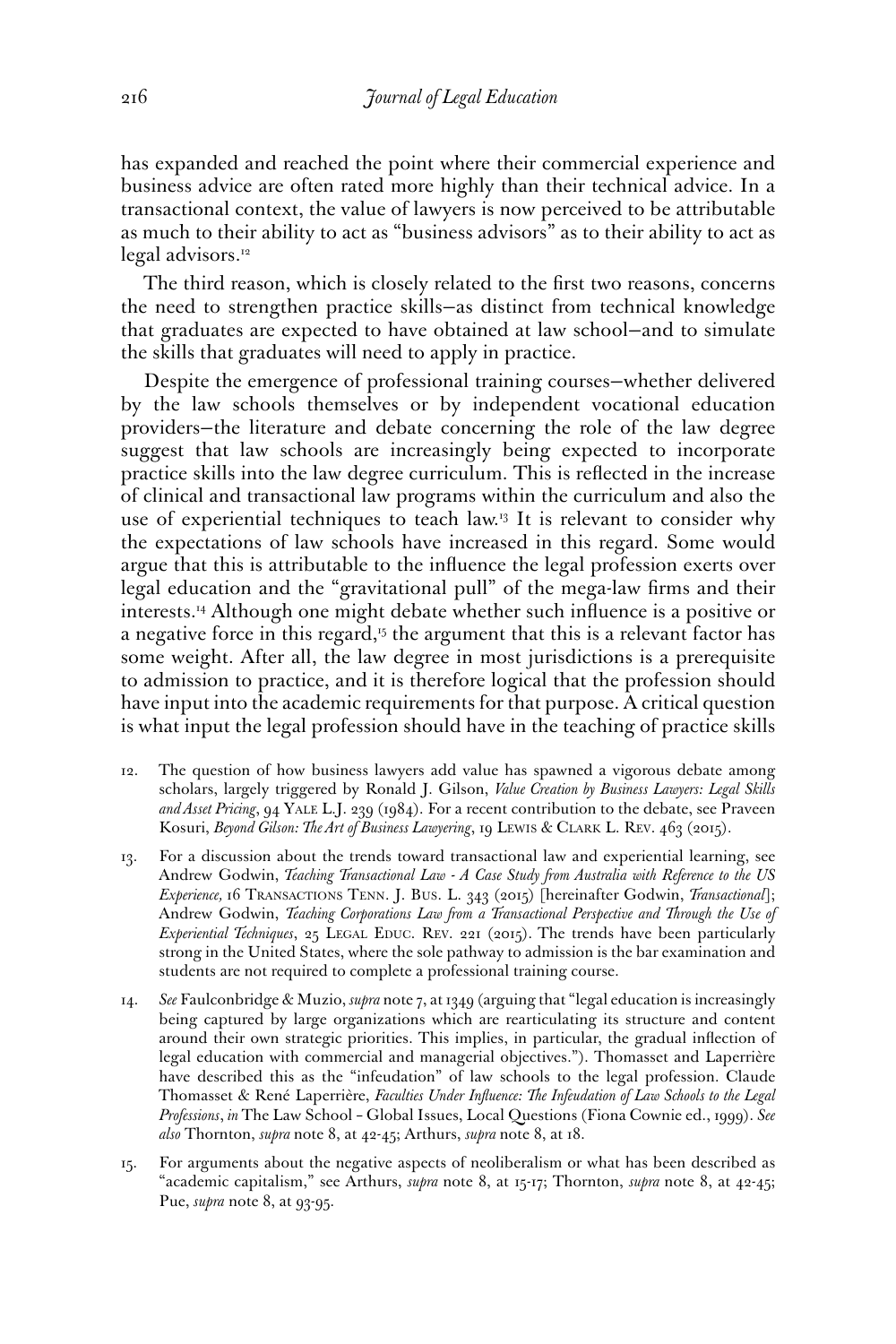within the law school curriculum as distinct from the teaching of doctrine or substantive law.

## **III. Singapore**

The evidence suggests the introduction of the bar examination in Singapore was partly driven by the inadequacies of the previous Practical Course in Law (PCL) in providing graduates with the necessary practice skills. The PCL was introduced in 1967 and was administered by the Board of Legal Education.<sup>16</sup> It was significantly revised in 1982, and then replaced following the 2007 Rajah Report as outlined below.

Writing in 1985, Lim and Ong argued that the PCL was "too academic to confer sufficient practical knowledge to the student."<sup>17</sup> According to Lim and Ong:

The Practice Law Course is not without merits but is by itself too insular, simulated and unstimulating. Further, what it teaches is not reinforced in pupillage where not many are fortunate enough to learn under a committed master. Moreover, it is submitted that the whole system of legal training in Singapore has unwittingly bred self-centred habits of thought. Legal education should cultivate healthy attitudes towards community service. The profession is a common calling—not a trade. This fact has apparently not been acknowledged by present modes of training in Singapore.<sup>18</sup>

Two aspects of the above comments are relevant for the purposes of the analysis in this paper. First, the comment that the course was "too academic to confer sufficient practical knowledge to the student" suggests that the course was perceived to be too academic in its approach to imparting practice skills. Arguing that the course was "simply an extension of the four years spent at the Law Faculty," Lim and Ong argued that there was too little time in which to learn anything substantial.19 In addition, the simulated exercises offered limited benefits because of the lack of realism and the artificial context in which the simulations took place.<sup>20</sup> In particular, insufficient attention was

- 16. *See* Sylvia Lim & Ong Keng Sen, *A Time to Confront the Malaise: A Review of Post-Graduate Legal Training in Singapore*, 6 Sing. L. Rev. 87 (1985).
- 17. *Id.* at 102.
- 18. *Id.* at 87.
- 19. *Id.* at 91.
- 20. *Id.* at 91-92. Other writers have noted the extent to which simulations may "incorporate hidden assumptions that may not entirely reflect reality" and the associated challenge of authenticity; namely, the risk that the effectiveness of the exercise is undermined by the realisation on the part of students that the exercise is not authentic. *See* John O. Sonsteng et al., *A Legal Education Renaissance: A Practical Approach for the Twenty-First Century*, 34 Wm. & Mary L. Rev. 303, 417 (2007). The challenges of authenticity are also explored by Karen Barton, Patricia McKellar and Paul Maharg, where the writers argue that it is possible to overcome this challenge "by defining authenticity as distributed intelligence within the world, and by using that intelligence in simulation and transactional learning." Karen Barton et al.,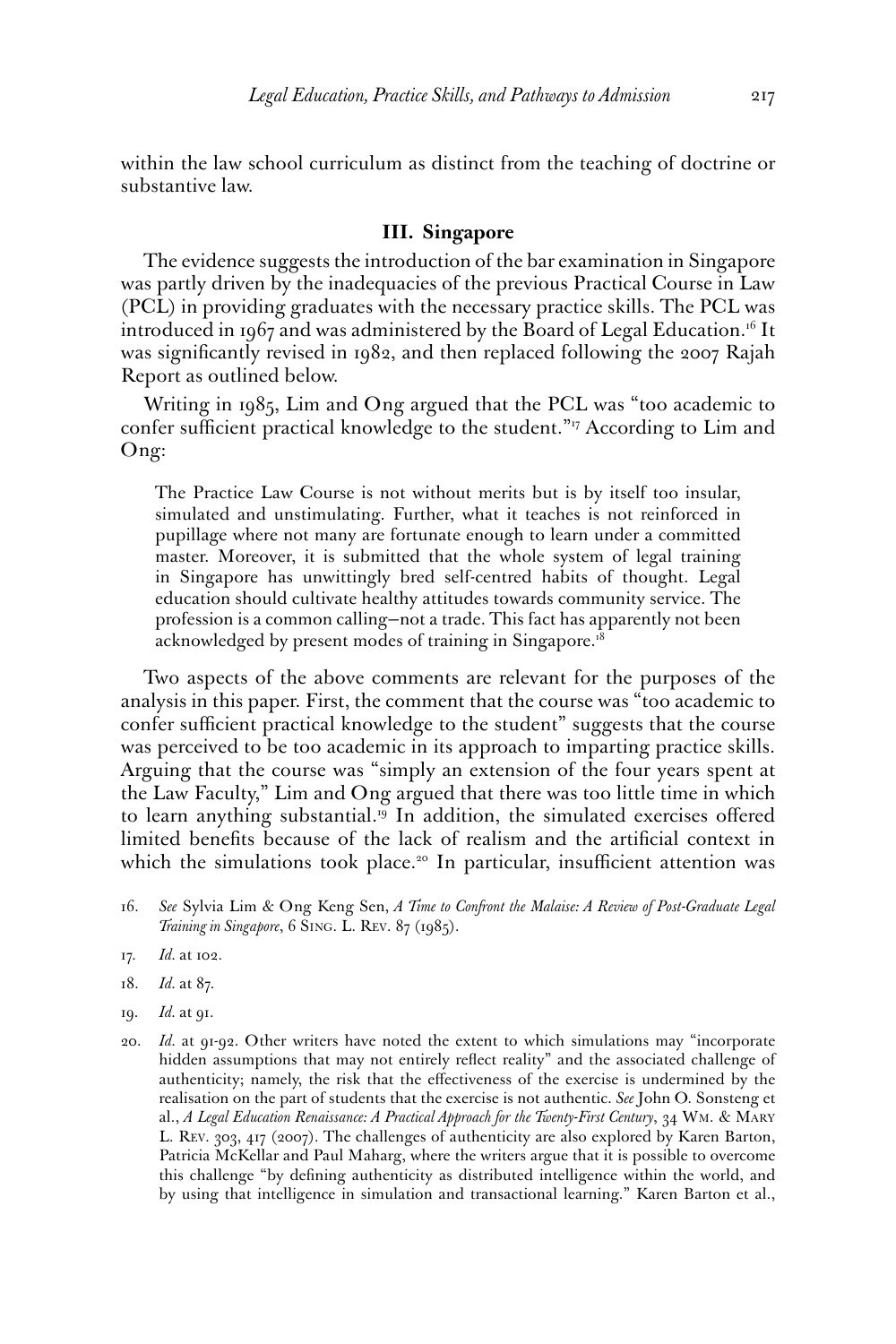paid to "humanistic" or soft skills, such as communication skills, and such skills "appeared to be relegated to a secondary position after advocacy…  $2^{n_{21}}$  Accordingly, Lim and Ong recommended replacing the PLC with an "introductory course" to serve as a "preview and cognitive framework to latter experiences with real clients" followed by a clinical course.<sup>22</sup>

The second aspect of interest, which is still evident in the current debate, is the call for legal education to "cultivate healthy attitudes towards community service" and the assertion that the profession "is a common calling—not a trade."23 This public-interest element resonates with recent calls in the Report of the  $4<sup>th</sup>$  Committee on the Supply of Lawyers for the current offering of clinical subjects to be supported and expanded.<sup>24</sup> The reference to the community service lawyers are expected to fulfill reflects an ongoing debate in many jurisdictions in Asia concerning the role of lawyers in society and, consequently, how they should be educated and regulated.<sup>25</sup>

The 2007 Rajah Report was based on a comprehensive review of legal education and the legal profession.26 The report considered the utility of the admission process at the time. In particular, the Rajah Report noted that the duration of the Practical Law Course, which was six months in duration, was possibly insufficient for practice skills to be meaningfully imparted to the law graduates.27 In addition, the Rajah Report found that—

the Practical Law Course does not function as a gatekeeper to the entry of new graduates to the profession because traditionally, almost all candidates who have completed a local LLB degree and/or the Diploma in Singapore Law ("DipSing") proceed to pass the Practical Law Course without difficulty.

*Authentic Fictions: Simulation, Professionalism and Legal Learning*, 14 Clinical L. Rev. 143, 191 (2007).

- 24. *See* Singapore Ministry of Law, Report of the 4th Committee on the Supply of Lawyers para. 4.23 (May 2013).
- 25. *Id.* at para. 2 (stating that "[t]here is at present a shortage of lawyers who practise community law. If no measures are taken to address this, the shortage will be exacerbated…").

For a discussion about restrictions on the practice of foreign lawyers in Asia and what this reveals about their role in society, see Godwin, *Barriers*, *supra* note 9. A central contention in this article is that barriers to practice by foreign lawyers are motivated not just by protectionism but also by differences of views about the fundamental role of lawyers and their obligations to society.

26. Final Report, Report of the Committee to Develop the Singapore Legal Sector (Sept. 2007), [https://www.mlaw.gov.sg/content/dam/minlaw/corp/assets/documents/](https://www.mlaw.gov.sg/content/dam/minlaw/corp/assets/documents/linkclicke1d7.pdf) linkclickerd7.pdf [hereinafter RAJAH REPORT].

<sup>21.</sup> Lim & Ong, *supra* note 16, at 93.

<sup>22.</sup> Lim & Ong, *supra* note 16, at 93.

<sup>23.</sup> Lim & Ong, *supra* note 16, at 87.

<sup>27.</sup> *Id.* at para. 2.54.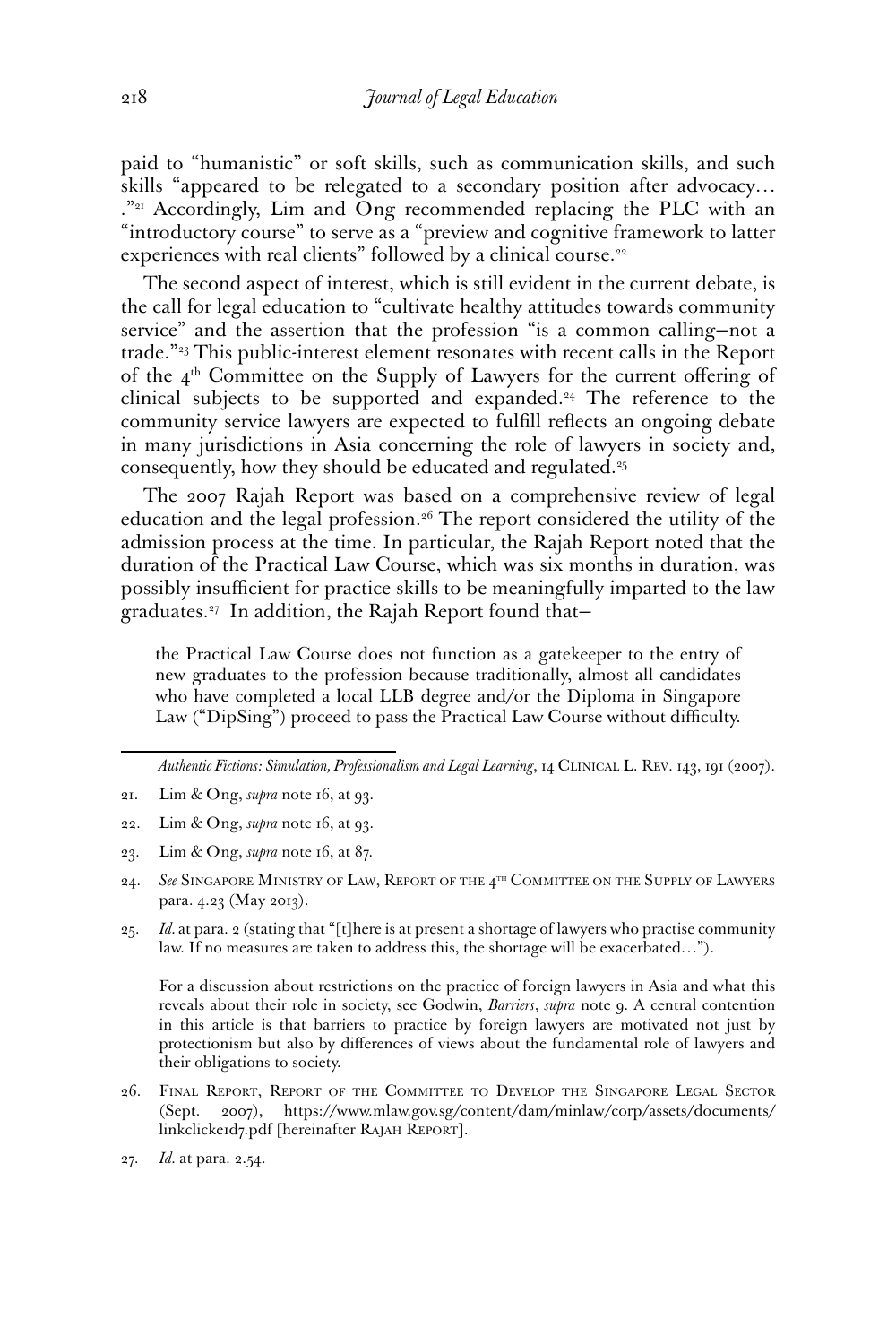Instead, the gatekeeping function is performed at the stage of the university admissions.28

The Rajah Report further noted the following:

[T]here are advantages to adding a second gatekeeper for entry into the profession at the end of the vocational training phase for the following reasons:

(a) The training for a law degree may not have the same emphases and objectives as the training for entry into legal practice. The former focuses on academic and analytical legal skills, while the latter primarily prepares law graduates for the demands and vicissitudes of legal practice by testing "nuts and bolts" topics such as procedure. Both are equally important.

(b) The LLB degree is a useful degree generally, even for those who do not wish to enter into legal practice, and should be made available to more individuals. A second gatekeeper is therefore essential to ensure that the numbers entering the profession are responsive to market demands.

(c) A more comprehensive and rigorous training course will ensure quality and consistency in the standards of new lawyers who wish to practise, especially as we continue to recognise a wider pool of applicants and candidates for law schools . . . and if the LLB programme is reduced in duration and its coverage of practical law subjects . . . .29

The advantages of adding a second gatekeeper were also motivated by the perceived need to "enable Singapore to welcome graduates from all over the world and from all universities, while ensuring the quality of students admitted to the Bar."<sup>30</sup> The issues of what sort of gatekeeping is appropriate, when gatekeeping should occur, and who should act as the gatekeeper are very relevant in the Hong Kong context, as discussed in Part IV below.

Reflecting current realities concerning the limitations of on-the-job training as outlined in Part II above, the Rajah Report identified the limited ability of pupillage in developing practical skills.31 Accordingly, the Rajah Committee

- 28. *Id.* at para. 2.56.
- 29. *Id.* at para. 2.57.
- 30. *Id.* at para. 2.75. "The Committee envisages that qualification by way of Singapore's Vocational Training Course may eventually have the same cachet for lawyers wishing to practise in the region as the New York Bar exam is to lawyers worldwide. To promote this, Singapore should open the Vocational Training Course to graduates from all over the world and, to this extent, a foreign course for foreign law graduates should be implemented in the future." *Id.*
- 31. *Id.* at para. 2.61. "Pupillage, at some firms, has become a misnomer particularly when the pupil master has little direct contact with the pupil. In other instances, pupils are viewed as a source of cheap labour in some firms, where they are sometimes made to carry out menial or time-consuming tasks instead of receiving meaningful on-the-job training." *Id.*  Similar to the system of articles previously adopted in jurisdictions in Australia, pupillage in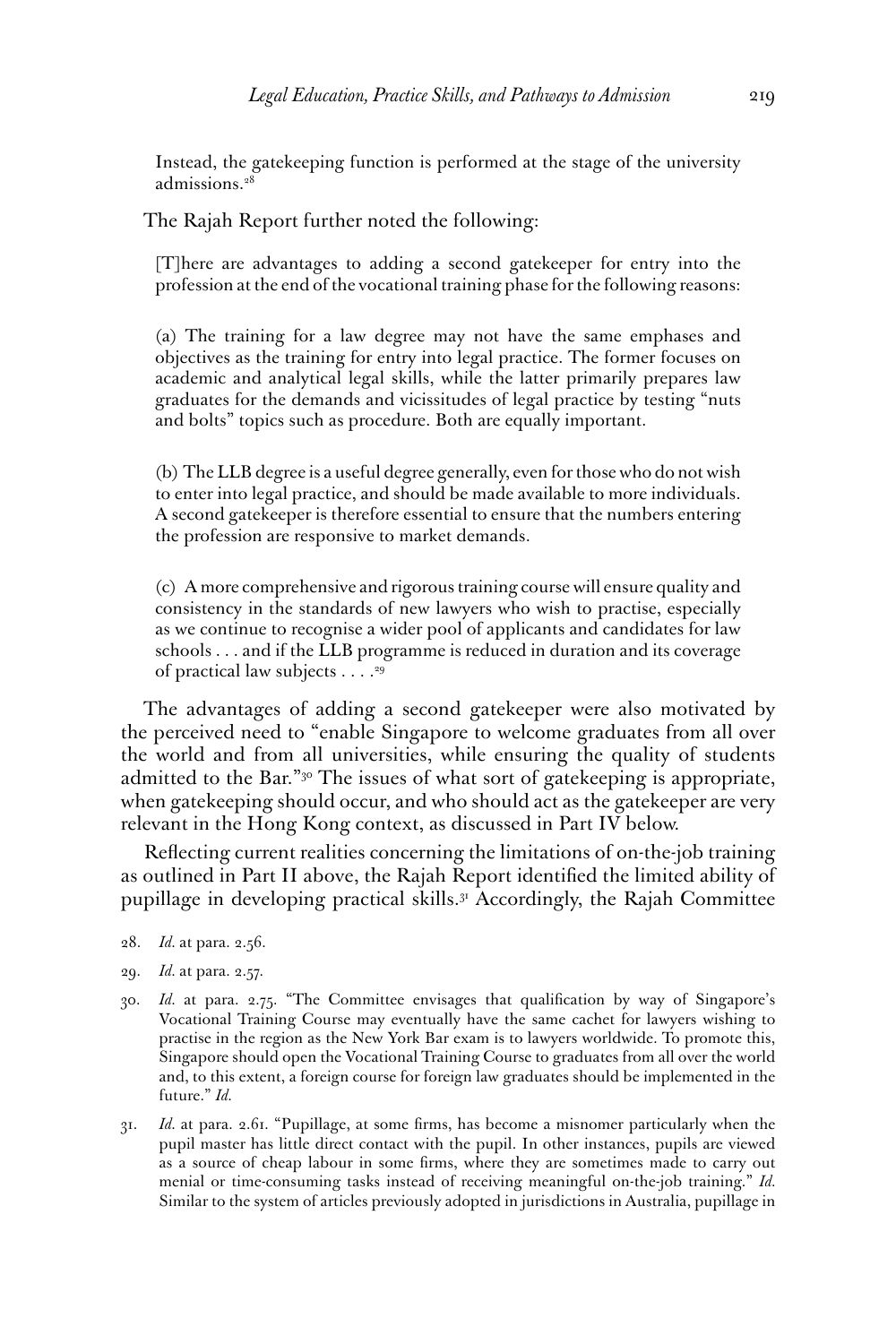recommended introducing a bar examination and replacing the PLC with a "Vocational Training Course," which would "retain its traditional function of ensuring competency in core subject areas but [would] also be more responsive to the needs of individual students by allowing them to tailor their own courses through the election of optional subjects in their area of specialisation such as advanced civil and criminal procedure, litigation skills, alternative dispute resolution skills and mechanisms, admiralty law, corporate practice and corporate restructuring (including, for instance, insolvency law and mergers and acquisitions)."32 The Rajah Report also recommended the introduction of a training contract, which would "be entered into with a firm, rather than with a partner" and would "oblige the firm to engage its trainees in a structured learning programme that would include, for instance, client-interviewing skills and advocacy skills (if the trainee is in the litigation department)."33

The Singaporean government accepted the bulk of the recommendations of the Rajah Report.34 As a result, the bar examination was introduced to replace both the Diploma of Singapore Law (Dip Sing), which foreign lawyers had previously been required to complete in order to qualify in Singapore, and the PCL.35 Part A of the bar exam replaced the Dip Sing and applies only to graduates who attended prescribed non-Singaporean universities. The Legal Profession (Qualified Persons) Rules list universities from which a law degree will be recognized in Singapore.36 The holder of a recognized degree

- 32. Rajah Report, supra note 26, at para. 2.63.
- 33. Rajah Report, supra note 26, at para. 2.66. Like the positions in Australia and the U.K., the training contract places the onus of training on the firm rather than an individual solicitor or master. The Rajah Report further noted "that the training offered to new associates and trainees is regarded a major attraction in jurisdictions such as the UK and the US, and that surveys and rankings of law firms among associates regularly include the standard of training as a factor." *Id.* at para. 2.67.
- 34. *Government Accepts Key Recommendations of Justice V K Rajah's Committee on the Comprehensive Review of Legal Services Sector*, Ministry of Law Singapore (Dec. 6, 2007), https://www.mlaw.gov. sg/news/press-releases/government-accepts-key-recommendations-of-justice-v-k-rajah-scommittee-on-the-comprehensive-review.html. In debate following the publication of the Rajah Report, parliamentarians noted the duplicative nature of the Dip Sing Course, the disincentives for graduates from foreign universities, the extent to which the requirements had led to a shortage of lawyers in Singapore and the need to set appropriate standards for admission. Singapore Parliamentary Debates, Official Reports, vol. 84, cols. 1054-99, 1060-4 (Feb. 27, 2002), [https://sprs.parl.gov.sg/search/topic.jsp?currentTopicID=00002924-](https://sprs.parl.gov.sg/search/topic.jsp?currentTopicID=00002924-WA¤tPubID=00004754-WA&topicKey=00004754-WA.00002924-WA_1%2B%2B) [WA&currentPubID=00004754-WA&topicKey=00004754-WA.00002924-WA\\_1%2B%2B](https://sprs.parl.gov.sg/search/topic.jsp?currentTopicID=00002924-WA¤tPubID=00004754-WA&topicKey=00004754-WA.00002924-WA_1%2B%2B) (statements of Mr. Christopher de Souza and Mr. Hri Kumar Nair).
- 35. Legal Profession Act (Chap. 161, 2009 Rev. Ed.) (Sing.). *See also* Legal Profession (Qualified Persons) Rules, Rule 15 (Rev. Ed. 2002) (Sing.); Legal Profession (Admission) Rules 2011 (Sing.).
- 36. These include universities in the United Kingdom, Australia and New Zealand, First to Fourth Schedules, Legal Profession (Qualified Persons) Rules, Rule 15 (Rev. Ed. 2002) (Sing.), and the United States, *Id.* at Fifth Schedule. *See also Approved Universities*, Ministry

Singapore previously involved a pupil being "articled" to an individual lawyer, who would be responsible for instructing the pupil in the principles and practice of law.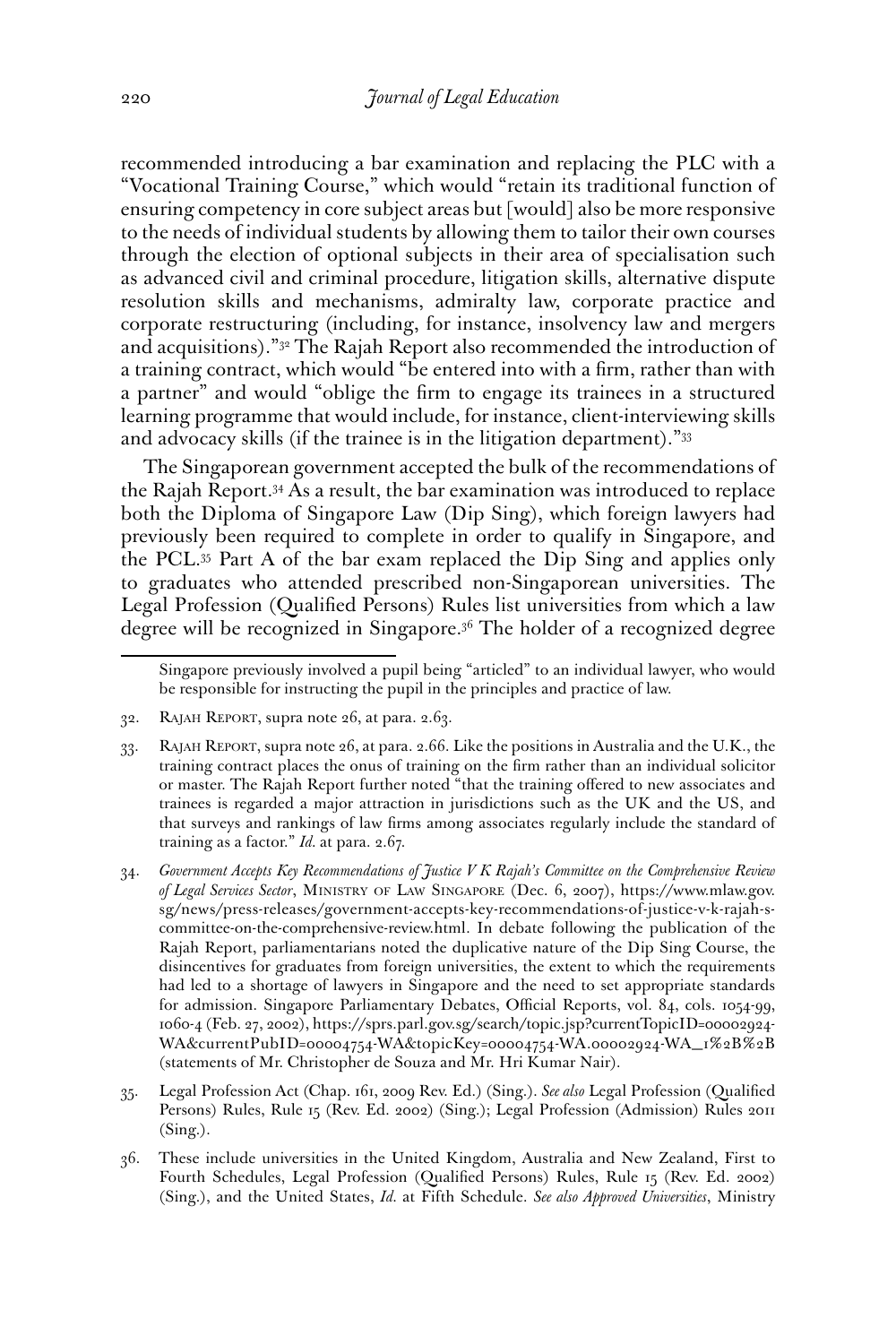at the relevant level (typically the top thirty percent of the graduating cohort) is eligible to sit Part A of the bar exam.37 Preparatory courses for Part A are conducted, but these are not compulsory. Holders of a prescribed Singaporean Law degree do not need to complete Part A of the bar exam.<sup>38</sup>

The preparatory course to Part B, which is compulsory for all graduates, replaced the PCL. The preparatory course for Part B of the bar examination runs full time between July and December.39 One of the aims of Part B of the bar examination is to "train candidates in the skills of the professional lawyer and provide opportunities to practise these skills under supervision, with particular emphasis on the core competencies expected of a newly-admitted lawyer."40 Students are forbidden to engage in outside work while completing the course.41 The compulsory subjects are as follows: civil litigation practice; criminal litigation practice; insolvency law and practice; real estate practice; family law practice; ethics & professional responsibility; and professional skills.42 In addition, students must complete two elective subjects, one from Category A and one from Category B. The electives in Category A are advanced corporate practice; intellectual property law practice; and the law and practice of arbitration. The electives in Category B are admiralty practice; wills, probate, and administration; mediation skills; and cross-border transactions.43 After completing Part B of the bar examination, graduates must "satisfactorily [serve] the practice training period..."44 This currently runs for six months.

The Report of the  $4<sup>th</sup>$  Committee on the Supply of Lawyers, which was released in May 2013, drew comparison with other jurisdictions, including Hong Kong and Australia, on the prevalence of lawyers in society and

40. *Part B*, Singapore Institute of Legal Education, http://www.sile.edu.sg/part-b (last updated July 14, 2016).

43. *Id.*

of Law Singapore, https://www.mlaw.gov.sg/content/minlaw/en/practising-as-a-lawyer/ approved-universities.html (last updated Sep. 9, 2015).

<sup>37.</sup> Legal Profession (Qualified Persons) Rules, Rule 15 (Rev. Ed. 2002) (Sing.), *see also Admission Requirements*, Ministry of Law Singapore, [https://www.mlaw.gov.sg/content/minlaw/en/](https://www.mlaw.gov.sg/content/minlaw/en/practising-as-a-lawyer/AdmissionRequirements.html) [practising-as-a-lawyer/AdmissionRequirements.html](https://www.mlaw.gov.sg/content/minlaw/en/practising-as-a-lawyer/AdmissionRequirements.html) (last updated Sep. 9, 2015); *Part A*, Singapore Institute of Legal Education, <http://www.sile.edu.sg/part-a> (last updated July 14, 2016).

<sup>38.</sup> Legal Profession (Qualified Persons) Rules, Rule 15 (Rev. Ed. 2002) (Sing.), *see also Admission Requirements*, Ministry of Law Singapore, [https://www.mlaw.gov.sg/content/minlaw/en/](https://www.mlaw.gov.sg/content/minlaw/en/practising-as-a-lawyer/AdmissionRequirements.html) [practising-as-a-lawyer/AdmissionRequirements.html](https://www.mlaw.gov.sg/content/minlaw/en/practising-as-a-lawyer/AdmissionRequirements.html) (last updated Sep. 9, 2015); *Part B*, Singapore Institute of Legal Education, http://www.sile.edu.sg/part-b (last updated July 14, 2016).

<sup>39.</sup> *Part A*, Singapore Institute of Legal Education, <http://www.sile.edu.sg/part-a> (last updated July 14, 2016).

<sup>41.</sup> *Id.*

<sup>42.</sup> *Id.*

<sup>44.</sup> *Legal Profession Act (Chapter 161)* s 13(1)(c). [http://www.sile.edu.sg/pdf/Legal\\_Profession\\_](http://www.sile.edu.sg/pdf/Legal_Profession_Act_(Cap_161,_2009_Rev_Ed).pdf) [Act\\_\(Cap\\_161,\\_2009\\_Rev\\_Ed\).pdf](http://www.sile.edu.sg/pdf/Legal_Profession_Act_(Cap_161,_2009_Rev_Ed).pdf).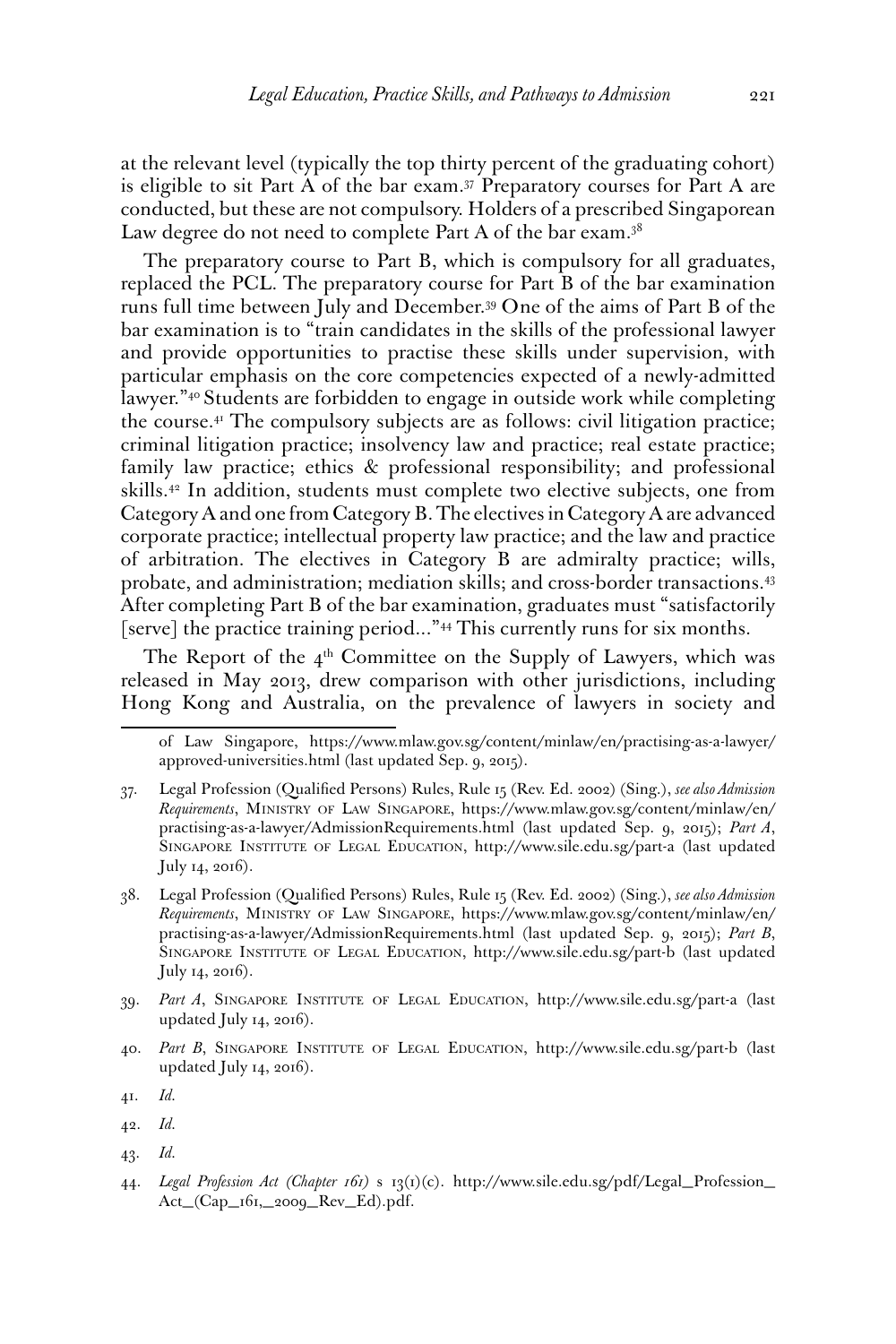considered measures that Singaporean law schools could take to reduce the level of attrition in the legal industry.45 Chief among its recommendations was for law schools to provide "early preparation for the realities of practice," noting that it is "imperative that law students [be] given a realistic view of what practice is like as part of their law school experience" and that this can be achieved "through sufficient exposure to law firms via internships and programmes that may be offered in law school."46 To this end, the Report recommended that "the existing clinical legal programmes at the 2 local law schools should be supported and expanded."<sup>47</sup> The Report noted various subjects that had been introduced at the universities, including The Law Clinic at National University of Singapore and the Asian Rule of Law Programme at Singapore Management University,<sup>48</sup> and suggested that a more structured internship program be developed by the two law schools<sup>49</sup> and that the law schools work together with the Law Society to set up a centralized and more structured system for internships. The report also recommended establishing a third university in Singapore to focus on "training prospective lawyers keen on practising community law"50 The findings of the Report have been received favorably by the Singaporean government.<sup>51</sup>

It is interesting to note that the recommendations for law schools to expand their clinical legal programs and to provide "early preparation for the realities of practice" were motivated partly by the need to reduce the level of attrition in the legal industry in Singapore. This suggests that some graduates are illprepared for practice, despite the introduction of Parts A and B of the bar examination and the relevant preparatory courses. It also suggests that law schools should prepare graduates for the realities of practice and should strengthen their role as a first gatekeeper in this regard. To this end, there is a perceived need for law schools to expand their clinical and internship programs.

- 45. SINGAPORE MINISTRY OF LAW, REPORT OF THE 4<sup>TH</sup> COMMITTEE ON THE SUPPLY OF LAWYERS (May 2013).
- 46. *Id.* at para. 4.19.
- 47. *Id.* at para. 4.23.
- 48. *Id.* at paras. 4.20–4.21.

The Report also acknowledged the challenges that arise in teaching clinical law programs, including attracting teachers with the relevant experience, ensuring consistent grading, and ensuring the existence of sufficient rigor in clinical legal programs. *Id.* at para. 4.22. For a discussion about these challenges, see Godwin, *Transactional*, supra note 13.

- 49. SINGAPORE MINISTRY OF LAW, REPORT OF THE 4<sup>TH</sup> COMMITTEE ON THE SUPPLY OF LAWYERS (May 2013) para. 4.29.
- 50. *Id.* at para. 2.21.
- 51. *Government Welcomes Key Recommendations of the 4th Committee on the Supply of Lawyers*, Ministry of Law Singapore (May 28, 2013). [https://www.mlaw.gov.sg/news/press-releases/government](https://www.mlaw.gov.sg/news/press-releases/government-welcomes-key-recommendations-of-the-4th-committee-on-the-supply-of-lawyers.html)[welcomes-key-recommendations-of-the-4th-committee-on-the-supply-of-lawyers.html](https://www.mlaw.gov.sg/news/press-releases/government-welcomes-key-recommendations-of-the-4th-committee-on-the-supply-of-lawyers.html).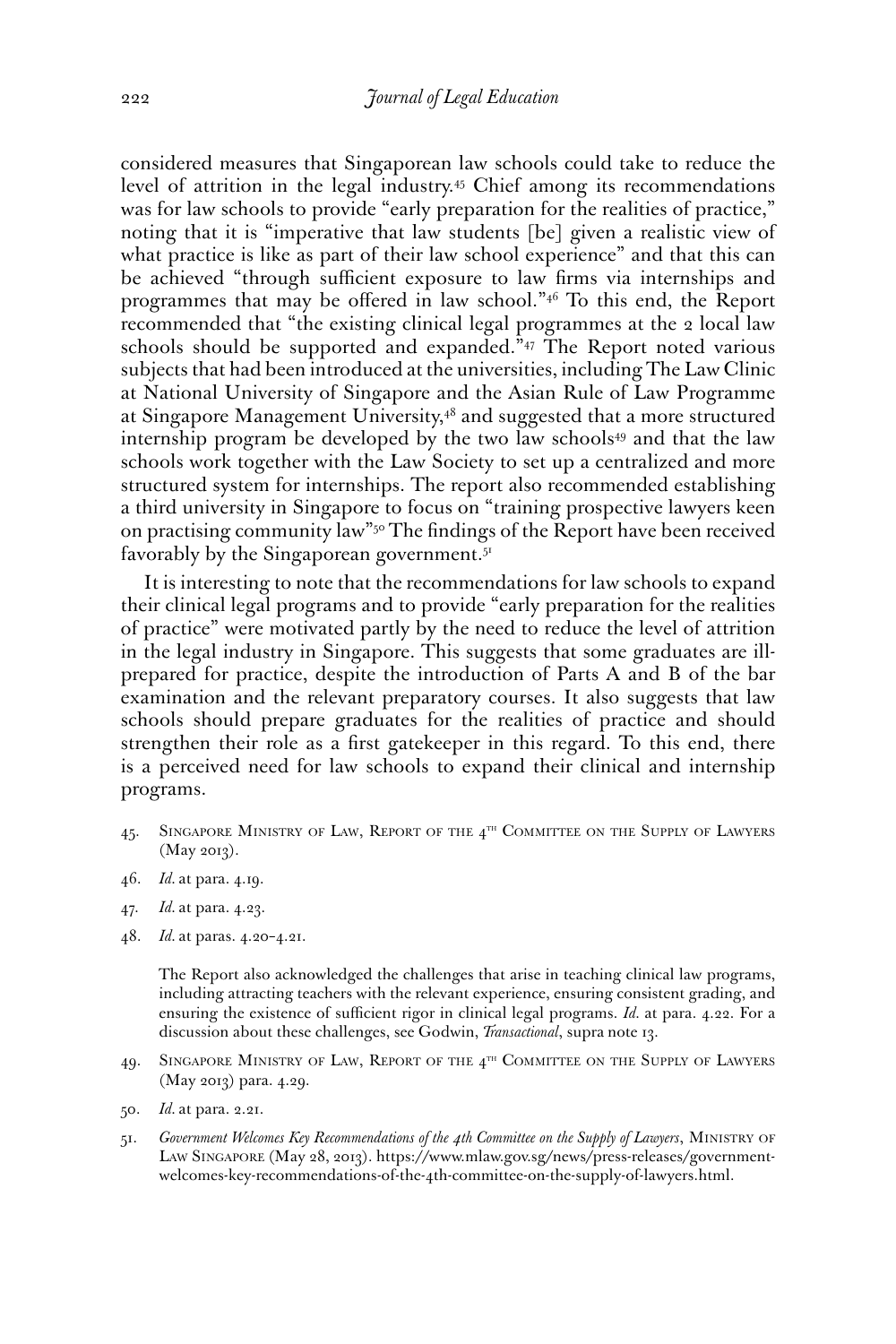# **IV. Hong Kong**

#### *(i) Previous reform in Hong Kong*

The need to strengthen practice skills played a significant role in reshaping the PCLL following the Roper-Redmond Report in 2001. The Roper-Redmond Report was the product of a review of legal education conducted by Professor Paul Redmond and Mr. Christopher Roper under the auspices of the Steering Committee on Legal Education and Training between 1999 and 2002.52

As noted by Hong Kong's three law schools, the effect of the reforms implemented following the Roper-Redmond report was as follows:

The academic components of the PCLL programmes were taken out and rolled back to the LLB programme so as to make room for more practice training in the PCLL course, which has since 2005 become a skills-based programme to prepare law graduates to embark on either traineeship (to become solicitors) or pupillage (to become barristers). The Law Society and the Bar Association each set out their own benchmarks, which have to be met by the PCLL providers.53

The implemented reforms did not adopt the recommendations of the Roper-Redmond Report in full. The Roper-Redmond Report had recommended replacing the PCLL with a new sixteen-week legal practice course (LPC), which would be taught outside the universities by a "freestanding institution."54 The reasons given for replacing the PCLL with a legal practice course delivered by an independent body were that "the development of the PCLL [had] been constrained by its location as a distinct programme of practical legal training offered within an academic institution;"55 the PCLL was not able to provide the "essential element of practical training which enables academic training to be used in practical ways;" and pupillage or training contracts were not able to provide "training in lawyering skills to the standard required if the Hong Kong legal profession [was] to be of world

- 52. For an outline of the reforms, see the Joint Submission from the Faculty of Law, The University of Hong Kong, the Faculty of Law, Chinese University of Hong Kong, and the School of Law, City University of Hong Kong to the Panel on Administration of Justice and Legal Services, the Legislative Council ("LegCo") (2013), [http://www.](http://www.legco.gov.hk/yr13-14/english/panels/ajls/papers/aj1216cb4-234-1-e.pdf) [legco.gov.hk/yr13-14/english/panels/ajls/papers/aj1216cb4-234-1-e.pdf](http://www.legco.gov.hk/yr13-14/english/panels/ajls/papers/aj1216cb4-234-1-e.pdf) [hereinafter Joint SUBMISSION]. For the report, see REDMOND & ROPER, *supra* note 6.
- 53. Joint Submission, *supra* note 52, at para. 6.
- 54. Redmond & Roper, *supra* note 6, at 200-05. According to the recommendations, the institution would "be governed by a board on which the two branches of the profession would have substantial representation but which would also include people drawn from the judiciary, government, the universities and the wider community." *Id.* at 357. This proposal was similar to the current arrangement in Singapore with the Singapore Institute of Legal Education. *See supra* Part III.
- 55. Redmond & Roper, *supra* note 6, at 112.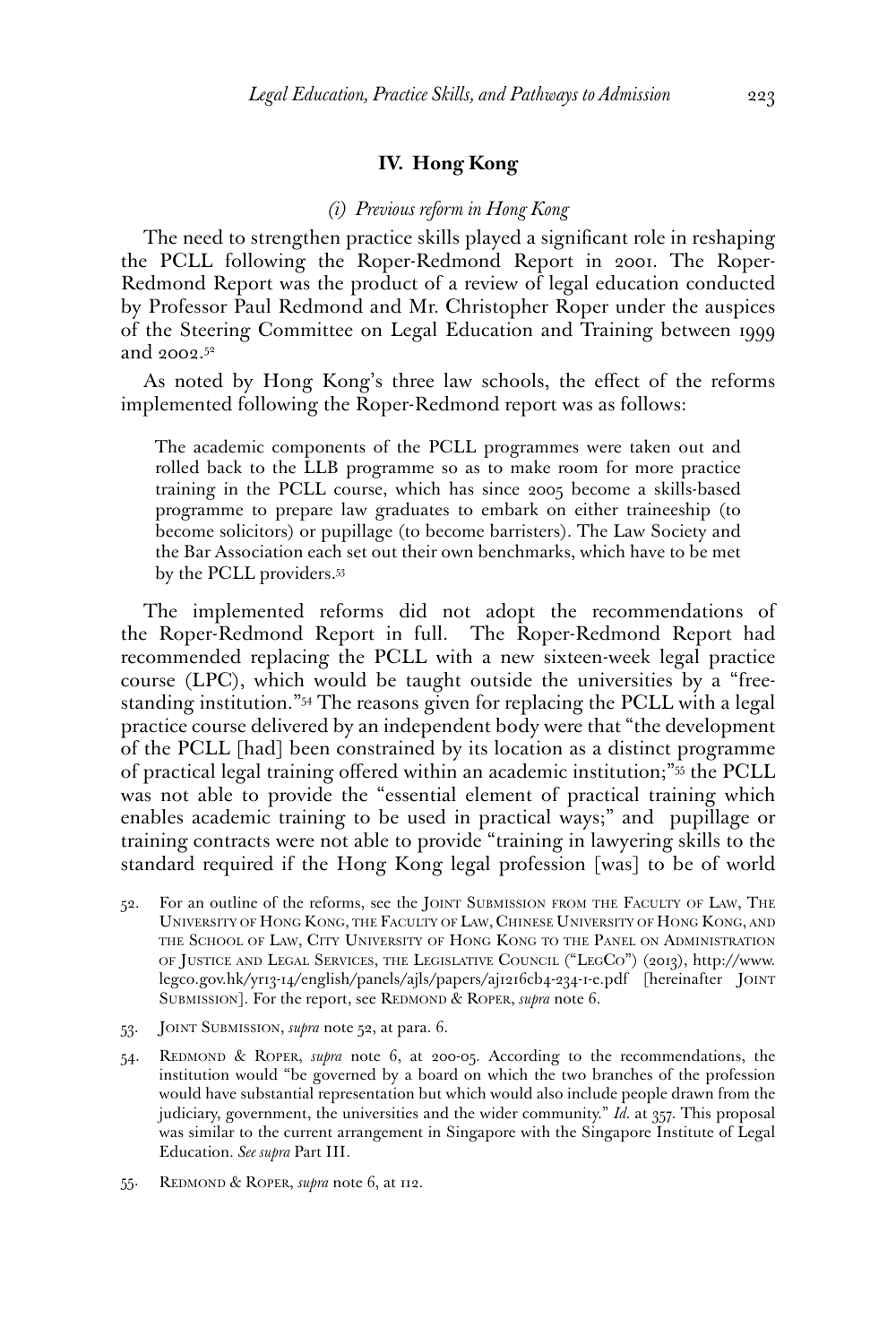standard."56 The report recommended that the LPC "take the form of solely practical training, that is training in transactions and skills, within a strong ethical context"; that "innovative teaching methods be employed, including learning-by-doing and the inclusion of some distance learning approaches"; that "the LPC curriculum be based on a conceptual framework of how legal work is done rather than necessarily being structured around subject areas of the law"; and that "the LPC, to the extent possible, seek to complement and reinforce the training received in pupillage or a trainee solicitor contract."57

Instead, however, major reforms were made to the PCLL, the purpose of which was to "convert the PCLL into a course with generally similar aims and objectives to those envisaged by the consultants for their proposed LPC."58 Arguably, the reforms have gone further than those envisaged under the LPC model through the revision of the PCLL to incorporate a highly practiceoriented focus,59 the commitment of government and university resources to enable the curriculum to be revised on an ongoing basis, and the recruitment of experienced practitioners from inside and outside Hong Kong to teach into the program.<sup>60</sup> As before, the PCLL has continued to be delivered by the three law schools instead of by an independent body. $61$ 

A detailed review of legal education in Hong Kong is currently being undertaken by the Standing Committee on Legal Education and Training (SCLET). The SCLET is "empowered, amongst other things, to keep under review legal education and training in Hong Kong, to make recommendations thereon, and to collect and disseminate information about legal education and training in Hong Kong."62

- 56. Redmond & Roper, *supra* note 6, at 185.
- 57. Redmond & Roper, *supra* note 6, at 205-06. This proposal was similar to the approach currently adopted in the U.K. under its legal practice course and in Australia under its practical legal training course. *See infra* Part V.
- 58. *Review of Legal Education and Training in Hong Kong—Progress Report LC Paper No. CB(2) 987/01- 02(03)*, Hong Kong Legislative Council 3 (Jan. 2002), [http://www.legco.gov.hk/yr01-02/](http://www.legco.gov.hk/yr01-02/english/panels/ajls/papers/aj0128cb2-987-3e.pdf) [english/panels/ajls/papers/aj0128cb2-987-3e.pdf.](http://www.legco.gov.hk/yr01-02/english/panels/ajls/papers/aj0128cb2-987-3e.pdf)
- 59. This is reflected in practical courses such as the China practice course at Hong Kong University, which was designed by Richard Wu.
- 60. This, we suggest, is facilitated by the provision of professional training courses by the universities, which appeals to experienced alumni and practitioners who want to make a career change to academia but otherwise have no interest in delivering training in private professional legal education providers. Further, the law schools are able to tap public and university funding, in the form of teaching development grants and teaching exchange fellowships, which encourage collaboration with academics from overseas and underpin Hong Kong's status as an international market for legal services.
- 61. The three providers are Hong Kong University, Chinese University of Hong Kong, and City University of Hong Kong.
- 62. *Chairman's Message*, Standing Committee on Legal Education and Training (2016), [http://](http://www.sclet.gov.hk/eng/index.htm) [www.sclet.gov.hk/eng/index.htm](http://www.sclet.gov.hk/eng/index.htm) (last updated April 21, 2016). As explained on the website, "In November 1999, an ad hoc Steering Committee on Legal Education and Training was established to conduct a comprehensive review of legal education and training in Hong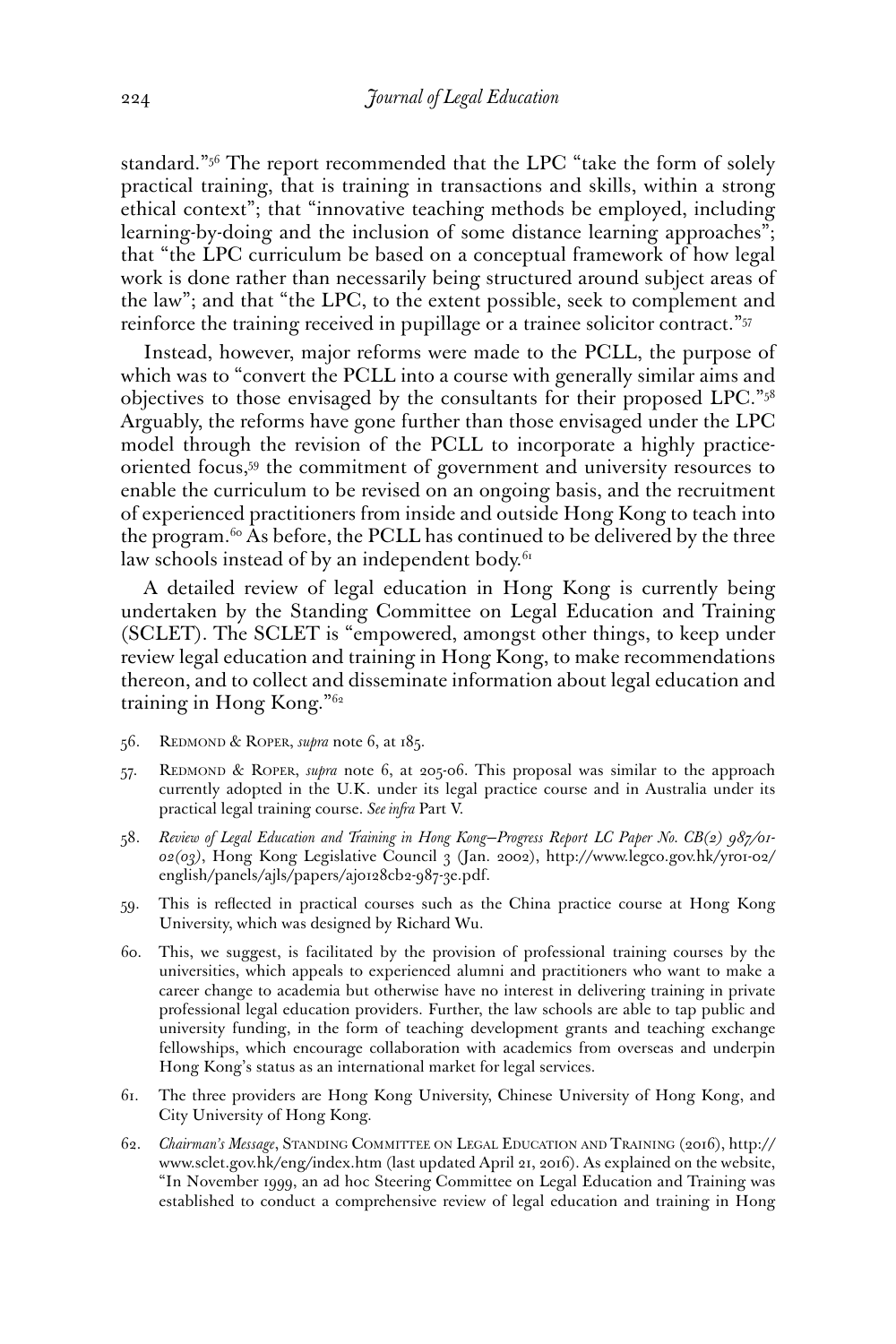#### *(ii) The introduction of a common entrance examination in Hong Kong*

Independently of the SCLET review, the Law Society of Hong Kong commenced its "Consultation on the feasibility of implementing a common entrance examination (CEE) in Hong Kong" in 2013.<sup>63</sup> Although the CEE would apply to the admission of solicitors and not barristers, the Hong Kong Bar Association expressed concerns in relation to the introduction of the CEE in its submission to the Comprehensive Review of the Legal Education and Training and Hong Kong,<sup>64</sup> as it did not perceive any issue with the quality of solicitors joining the bar. In response to the concerns by some members of the Legislative Council of Hong Kong that the PCLL operated as a "bottleneck" to admission,<sup>65</sup> the Bar Association argued:

Given that the market could not absorb all those who want to be a practising lawyer, it is inevitable that somewhere in the educating process there would be a bottle neck eliminating those who are less competitive. We see no reason why the bottle neck should not be at the stage of PCLL admission. After all the PCLL training is really directed at preparing practising lawyers and it would even be a bigger waste of resources if after a full year of PCLL training, the holders of the PCLL then find themselves unable to find a trainee contract or are forced out of the Bar because of insufficiency of work.<sup>66</sup>

On January 6, 2016, the Law Society of Hong Kong announced that the "[t]he Council of the Law Society has decided that, starting from 2021, a person may only enter into a trainee solicitor contract if that person has passed

Kong. Following that review, the Steering Committee made numerous recommendations, one of which was the establishment of a statutory body with sufficient status and powers to oversee the implementation of reforms and to monitor the future direction of legal education and training." *Id.*

<sup>63.</sup> *Consultation on the Feasibility of Implementing a Common Entrance Examination in Hong Kong*, Law Society of Hong Kong (2014), [http://www.hklawsoc.org.hk/survey/cee/HKLS\\_Consultation\\_](http://www.hklawsoc.org.hk/survey/cee/HKLS_Consultation_document.pdf) [document.pdf.](http://www.hklawsoc.org.hk/survey/cee/HKLS_Consultation_document.pdf) For background to this consultation, see Jack Burke, *An Impediment to Accord or a Springboard for Change? The Proposal to Introduce a Common Qualifying Exam in Hong Kong*, 23 Asia PAC. L. REV. 123 (2015).

<sup>64.</sup> Submission of the Hong Kong Bar Association on the Consultation Paper of the Comprehensive Review of the Legal Education and Training in Hong Kong by the Standing Committee on Legal Education and Training, para. 19 (Dec. 2, 2014) ("On the whole…the Bar is satisfied with the quality and standard of the PCLL graduates produced by the universities.") [hereinafter SUBMISSION BAR ASSOCIATION].

<sup>65.</sup> The Law Society has indicated that the introduction of the CEE has not been driven by any "bottleneck" concern; however, some members of LegCo had expressed concern that the PCLL "had become a bottleneck for admission to the legal profession." See PANEL ON Administration of Justice and Legal Services Background Brief Prepared by the LEGISLATIVE COUNCIL SECRETARIAT FOR THE MEETING ON 27 APRIL 2015, THE LAW SOCIETY of Hong Kong's Proposal to Introduce <sup>a</sup> Common Entrance Examination in Hong Kong, LC Paper No. CB(4)825/14-15(07), para. 36 (Apr. 25, 2015), [http://www.legco.](http://www.legco.gov.hk/yr14-15/english/panels/ajls/papers/ajls20150427cb4-825-7-e.pdf) [gov.hk/yr14-15/english/panels/ajls/papers/ajls20150427cb4-825-7-e.pdf](http://www.legco.gov.hk/yr14-15/english/panels/ajls/papers/ajls20150427cb4-825-7-e.pdf) [hereinafter Law SOCIETY PROPOSAL].

<sup>66.</sup> Submission Bar Association, *supra* note 64, at para. 43.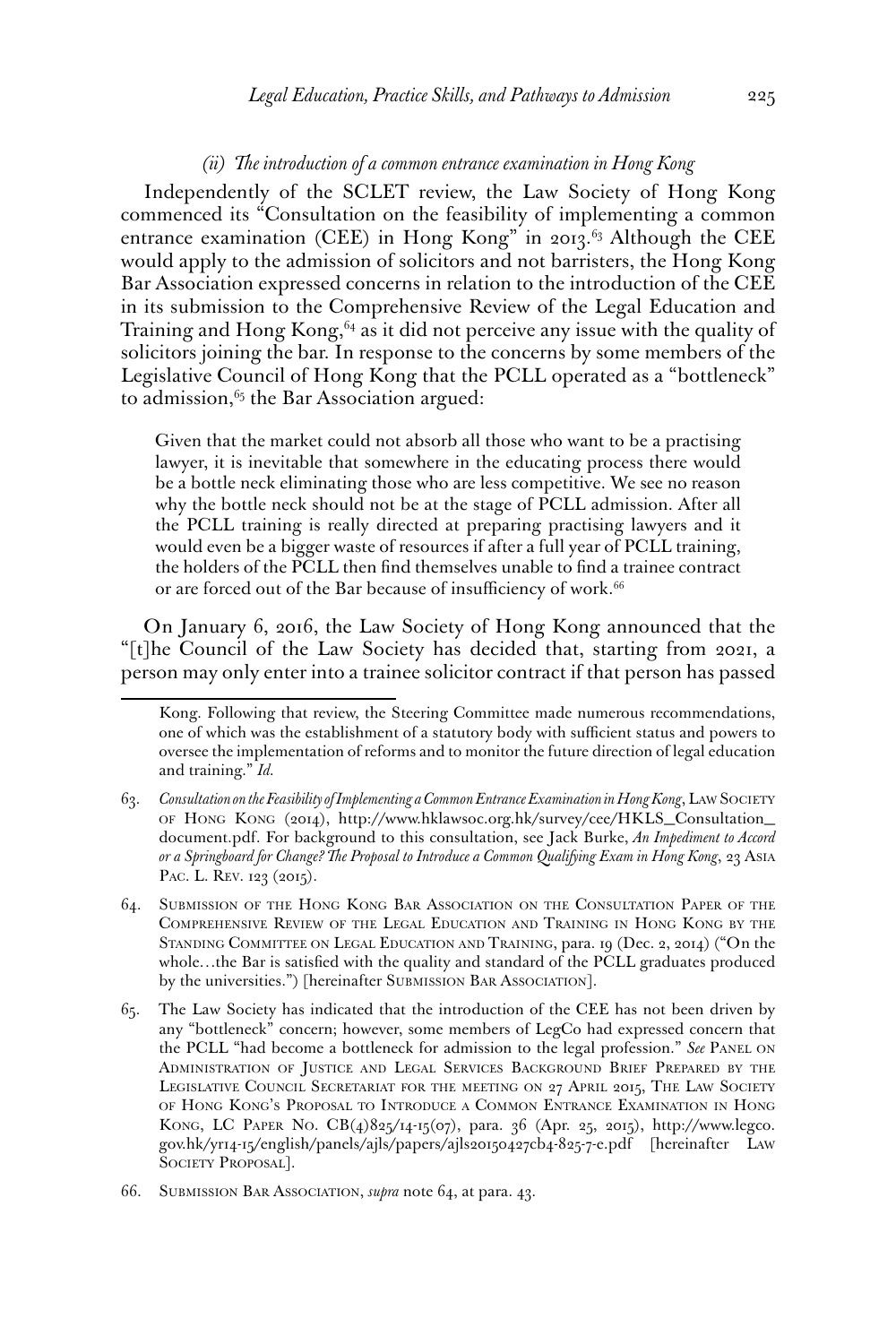a Common Entrance Examination ("CEE")."67 The CEE would be set and marked by the Law Society.<sup>68</sup> The Law Society would require completion of the PCLL course, but would not require any examination to be set by the providers of the PCLL.<sup>69</sup>

The announcement stated that the purposes of the CEE were as follows: (1) to uphold the quality of the entrants to the solicitors' profession; (2) to provide access to those who have the ability to qualify as a solicitor;<sup>70</sup> and (3) to maintain the standards of the profession and to protect public interest.<sup>71</sup> The debate surrounding the announcement suggests that the main drivers include the following: (1) the need to achieve consistency of assessment among the PCLL providers; $7^2$  and (2) the need to have a second gatekeeper for entry to the profession as a result of the proliferation of law schools and the perceived decrease in standards and quality. The need to focus more on the assessment of practice skills than on academic knowledge was also identified as a potential issue in the consultation paper.73

As noted above, the decision to introduce a CEE has been contested by the Bar Association, which expressed its "serious concerns" and regret that the announcement had been made without any consultation or prior notice.74 The

- 67. *Common Entrance Exam*, *supra* note 4.
- 68. *Id.*
- 69. *Id.*
- 70. There is little background to the access concern. However, the Law Society had foreshadowed that the CEE could "act as an alternative for those unable to access the PCCL" in its consultation paper. *Consultation on the Feasibility of Implementing a Common Entrance Examination in Hong Kong*, Law Society of Hong Kong, para. 2.2 (2014), [http://www.hklawsoc.org.hk/](http://www.hklawsoc.org.hk/survey/cee/HKLS_Consultation_document.pdf) [survey/cee/HKLS\\_Consultation\\_document.pdf](http://www.hklawsoc.org.hk/survey/cee/HKLS_Consultation_document.pdf). In addition, in its report to LegCo, the "Law Society advised that the proposed CEE might provide a second chance for students who failed in the PCLL examinations to attain a qualification for entrance to the legal profession." LAW SOCIETY PROPOSAL, *supra* note 65, at para. 34.
- 71. *Common Entrance Exam*, *supra* note 4.
- 72. As noted in the consultation paper, this could be achieved through retaining the separate PCLL courses but requiring students to take the same, pooled assessment. The consultation paper noted, however, that this would "affect the providers' ability to exercise academic autonomy in design and assessment of their courses." *Examination in Hong Kong*, Law Society of Hong Kong, para. 4.2.3 (2014), [http://www.hklawsoc.org.hk/survey/cee/HKLS\\_](http://www.hklawsoc.org.hk/survey/cee/HKLS_Consultation_document.pdf) [Consultation\\_document.pdf](http://www.hklawsoc.org.hk/survey/cee/HKLS_Consultation_document.pdf). The argument that a CEE is justified by the need to achieve consistency has been rejected by the three law schools, which note that all three PCLLs are closely monitored by the legal profession and that a better solution might lie in changing the monitoring methodology and replacing annual monitoring with intensive monitoring every few years as in other jurisdictions. *See* Joint Submission, *supra* note 52, at para. 23.
- 73. *Consultation on the Feasibility of Implementing a Common Entrance Examination in Hong Kong*, Law Society of Hong Kong, para. 2.2 (2014), [http://www.hklawsoc.org.hk/survey/cee/](http://www.hklawsoc.org.hk/survey/cee/HKLS_Consultation_document.pdf) [HKLS\\_Consultation\\_document.pdf](http://www.hklawsoc.org.hk/survey/cee/HKLS_Consultation_document.pdf). The consultation paper identified the challenges of assessing certain skills in a bar examination and outlined the approach in other jurisdictions.
- 74. Statement of the Hong Kong Bar Association on the Law Society's Decision to Implement <sup>a</sup> Common Entrance Examination for Qualifying Entries into the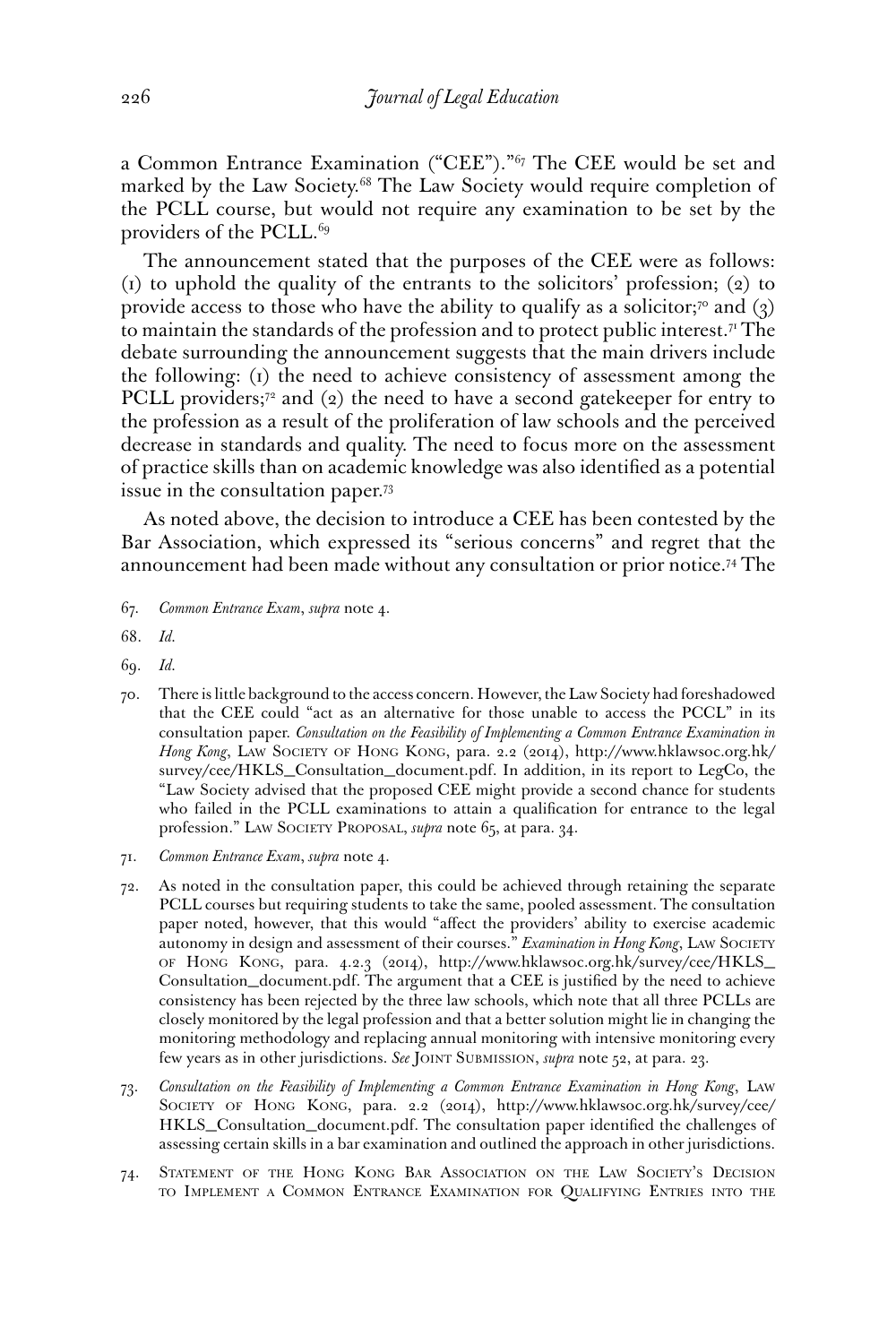Bar Association also argued that the announcement had "short circuited"<sup>75</sup> the SCLET review and expressed its concern that the CEE would be viewed simply as "a means for the Law Society to control the number of entrants to the profession."76

The University of Hong Kong Faculty of Law responded to the announcement by noting that it was pleased that the Law Society recognized the importance of the PLCC, but arguing that the Law Society had not provided any justification for the necessity of the CEE.<sup>77</sup> In its response to the University of Hong Kong, the Law Society elaborated on its reasons for introducing the CEE, stating that as the regulator of the solicitors' branch of the profession, the Law Society had an obligation to ensure consistency in professional standards for entrants to the profession and that it was necessary to keep the standards constantly under review "with the increase in the number of law schools and the development of legal education landscape over the years."78 In particular:

. . . there is a conflict of interests for the law schools to provide the PCLL course and administer the PCLL examinations to their own students under the current system, for which they charge for tuition. They also provide undergraduate law degrees for which a sizeable portion of their graduates seeking to enter the Hong Kong solicitors' profession (and indeed the barristers' profession) would be required to enroll in and be examined upon.

. . . The institutions teaching the PCLL should be separate from the institution administering the examination so as to ensure impartiality in the examinations. The CEE will address this conflict as the Law Society will not be involved in teaching any preparatory course on CEE.79

The conflict-of-interest concern is interesting, as it suggests the law schools have a misplaced incentive to pass as many students as possible given that they provide them with undergraduate law degrees. In response to this point, it is reported that the Bar Association has argued that a conflict of interest would arise on the part of the Law Society itself if the criteria for entering the legal

- 78. *Response to the Statements by the University of Hong Kong on Common Entrance Examination*, The Law Society of Hong Kong para. 8 (Jan. 11, 2016), [http://www.hklawsoc.org.hk/pub\\_e/news/](http://www.hklawsoc.org.hk/pub_e/news/press/20160111.asp) [press/20160111.asp](http://www.hklawsoc.org.hk/pub_e/news/press/20160111.asp).
- 79. *Id.* at paras. 9-10.

Solicitors' Profession para. 1 (Jan. 8, 2016), [http://www.hkba.org/sites/default/](http://www.hkba.org/sites/default/files/20160108%20-%20Public%20Statement%20of%20the%20Bar%20on%20CEE%20%28e%29.pdf) [files/20160108%20-%20Public%20Statement%20of%20the%20Bar%20on%20CEE%20](http://www.hkba.org/sites/default/files/20160108%20-%20Public%20Statement%20of%20the%20Bar%20on%20CEE%20%28e%29.pdf) [%28e%29.pdf](http://www.hkba.org/sites/default/files/20160108%20-%20Public%20Statement%20of%20the%20Bar%20on%20CEE%20%28e%29.pdf).

<sup>75.</sup> *Id.* at para. 6.

<sup>76.</sup> *Id.* at para. 9.

<sup>77.</sup> *HKU Law Responds to the Law Society of Hong Kong's Proposed Common Entrance Examination*, The University of Hong Kong Faculty of Law (Jan. 6, 2016), [http://www.law.hku.hk/](http://www.law.hku.hk/Files/20150106_HKU%20responds%20to%20Law%20Society%20of%20Hong%20Kong_Eng-press.pdf) [Files/20150106\\_HKU%20responds%20to%20Law%20Society%20of%20Hong%20Kong\\_](http://www.law.hku.hk/Files/20150106_HKU%20responds%20to%20Law%20Society%20of%20Hong%20Kong_Eng-press.pdf) [Eng-press.pdf.](http://www.law.hku.hk/Files/20150106_HKU%20responds%20to%20Law%20Society%20of%20Hong%20Kong_Eng-press.pdf)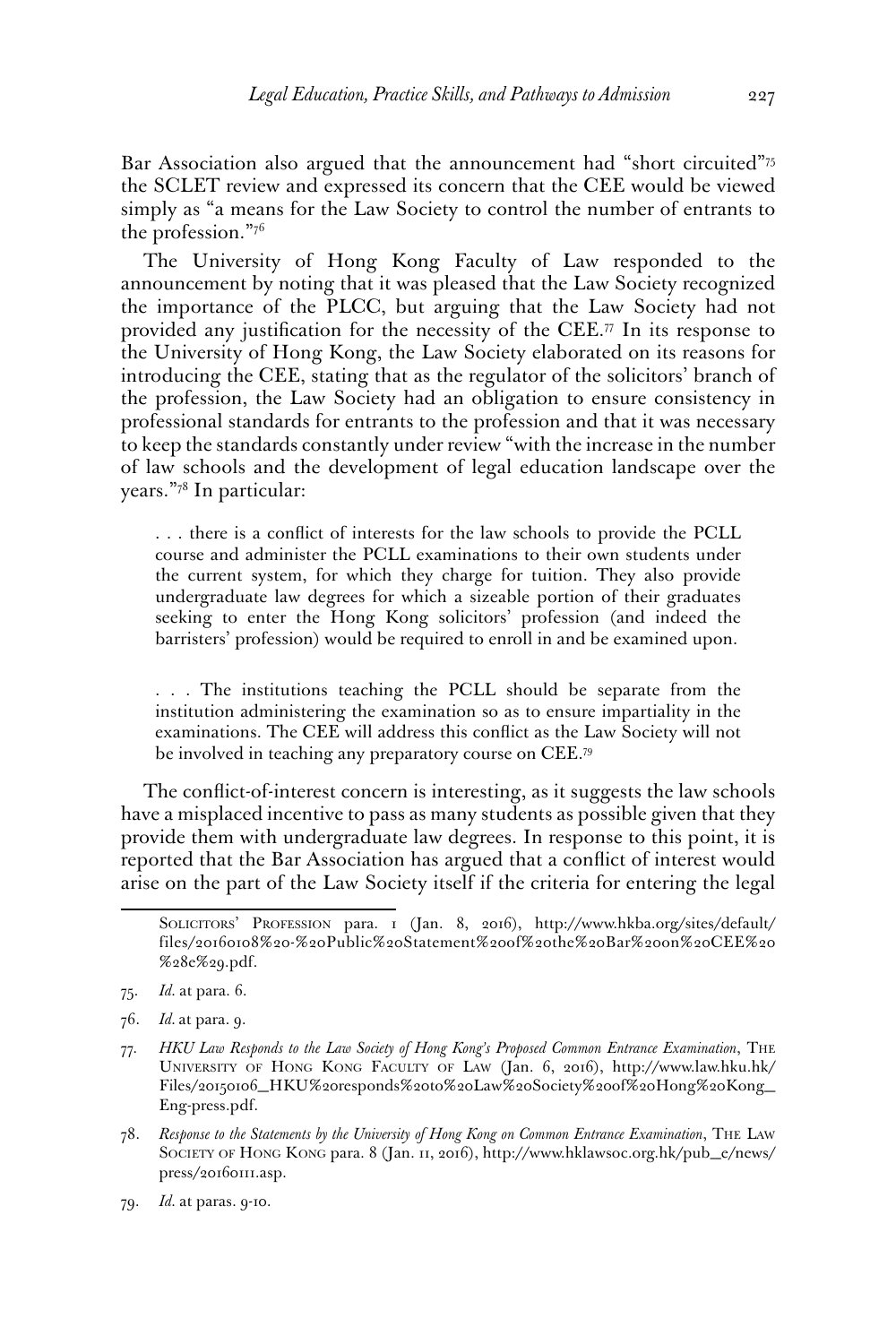profession were to be set solely by the existing legal profession (i.e., the Law Society).<sup>80</sup> Further, the implementation of the plan would constitute "a means of controlling number and eliminating competition, and [would be] against public interest."81

In terms of the consistency and quality concerns, the Law Society has suggested that by assessing solicitors using the same "rigorous" standards, the CEE will "improve consistency and enhance the quality and competence of the entrants to the solicitors' profession thereby ensuring that the public interest is served and the confidence of the community in the legal profession is sustained."82 In response, the Bar Association has argued that there is "no suggestion and no evidence" of problems with the current practice whereby the three law schools assess students.<sup>83</sup> In this regard, it could be argued that the highly competitive admission standards for PCLL in all of the three universities already goes some way toward achieving the goal of quality and competence as identified by the Law Society.84

Interesting parallels exist between criticisms of the former PCL in Singapore and the concerns regarding the current PCLL in Hong Kong. First, some have expressed the concern that the PCLL is an extension of the academic degree, although this would appear to overlook the reforms introduced following the Roper-Redmond Report, under which the PCLL became skills-based. $85$ Second, as noted above, concerns have been expressed about having the

- 80. Stuart Lau, *Hong Kong Law Society Softens Stance on New Exam but Wants a Say in Setting Questions for Students*, S. China Morning Post (Feb. 15, 2016), http://www.scmp.com/news/hong-kong/ law-crime/article/1913166/hong-kong-law-society-softens-stance-new-exam-wants-say.
- 81. *Further Submission to the SCLE on the Decision of the Law Society to Hold the CEE*, Hong Kong Bar Association para. 10 (Feb. 12, 2016), [http://www.hkba.org/sites/default/files/20160212-](http://www.hkba.org/sites/default/files/20160212-Hong%20Kong%20Bar%20Association%20further%20submission%20to%20SCLE.pdf) [Hong%20Kong%20Bar%20Association%20further%20submission%20to%20SCLE.pdf.](http://www.hkba.org/sites/default/files/20160212-Hong%20Kong%20Bar%20Association%20further%20submission%20to%20SCLE.pdf)
- 82. President's Message, *Common Entrance Examination*, Hong Kong Lawyer (Feb. 2016), http:// www.hk-lawyer.org/content/common-entrance-examination.
- 83. *Further Submission to the SCLE on the Decision of the Law Society to Hold the CEE*, Hong Kong Bar Association para. 9 (Feb. 12, 2016), [http://www.hkba.org/sites/default/files/20160212-](http://www.hkba.org/sites/default/files/20160212-Hong%20Kong%20Bar%20Association%20further%20submission%20to%20SCLE.pdf) [Hong%20Kong%20Bar%20Association%20further%20submission%20to%20SCLE.pdf.](http://www.hkba.org/sites/default/files/20160212-Hong%20Kong%20Bar%20Association%20further%20submission%20to%20SCLE.pdf)
- 84. In Hong Kong, the minimum admission standard to the PCLL is a good lower-division second class honors undergraduate law degree or its equivalent from a local or overseas common-law school. In practice, the academic standard of students admitted to the PCLL has been constantly on the rise because of competition for places from both local and overseas laws graduates. This was partly attributed to the change of sovereignty of Hong Kong in 1997. Before the handover, law graduates of British law schools could get qualified in U.K. without the need to study PCLL if they wished to practice law in Hong Kong. With the reunification of Hong Kong with China in 1997, all law graduates in the U.K. who intend to practice law in Hong Kong must complete the PCLL, or take the Overseas Lawyers Qualification Examination after admission in the U.K. This has created the "bottleneck" problem for the PCLL, as it was originally designed in the 1970s for law graduates of the University of Hong Kong only.
- 85. *See* Law Society Proposal, *supra* note 65; Burke, *supra* note 63, at 134 (arguing that the PCC is now "sufficiently skills oriented.").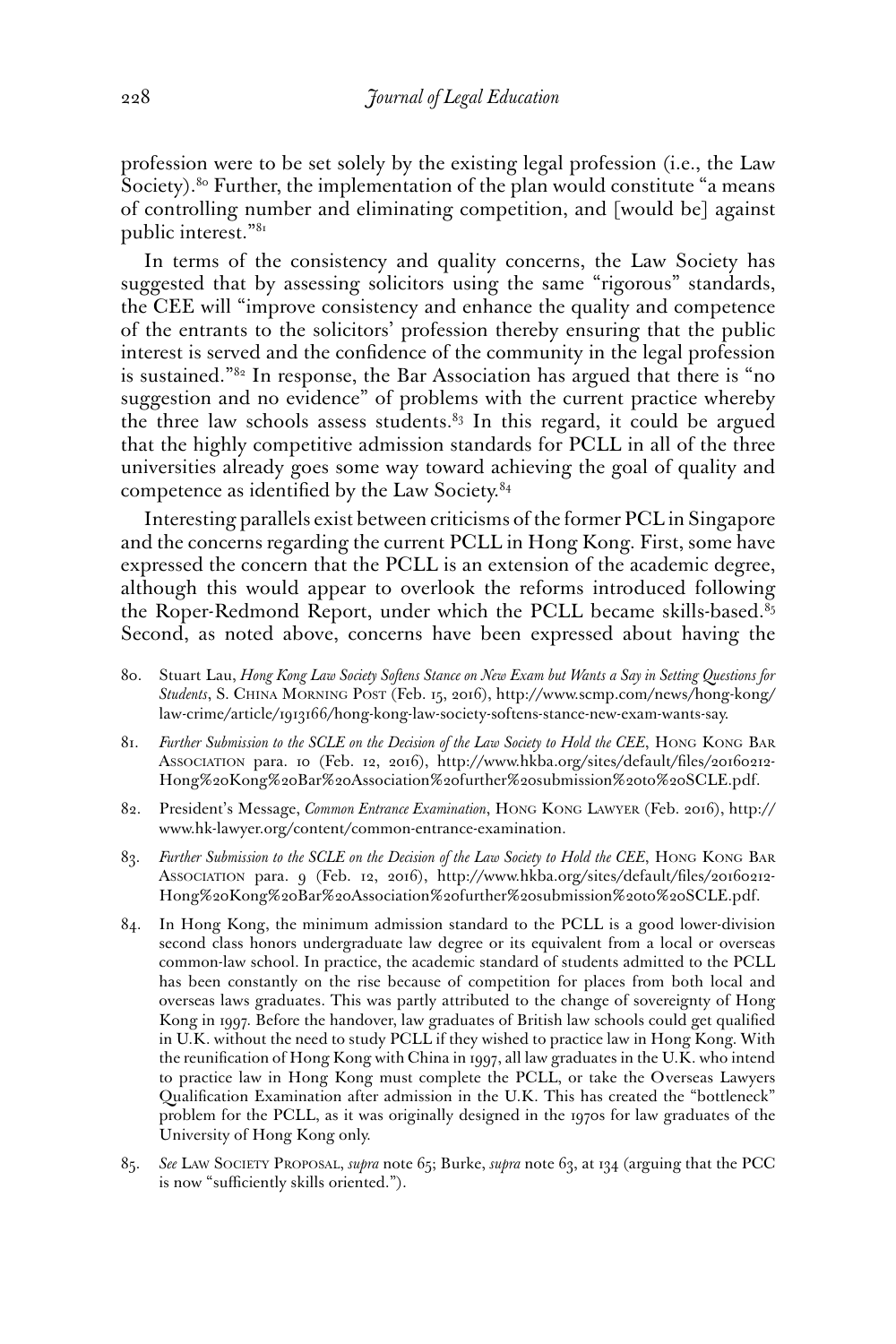PCLL administered by the law schools and the conflict of interest that this is said to create.<sup>86</sup>

In relation to the skills element of the CEE, the Joint University Submission submitted that the "heavy component of skills-training" currently provided under the PCLL could not be replaced entirely by the CEE, noting that "it [would be] difficult to see how a single common qualification examination [would] produce better lawyers if there [were] no preparatory course of study."87 If the CEE is introduced as announced by the Law Society, it is likely that the PCLL will become the preparatory course for the examination, along similar lines to the Part B course in Singapore.

In addition, it is relevant to consider the debate about the numbers of entrants to the profession and whether concerns around quality and consistency are simply a proxy for protectionism. Hong Kong has always been an open market for the provision of legal services. However, it is possible that the increase in the number of lawyers from other jurisdictions qualifying to practice Hong Kong law has added to competitive pressures and, therefore, protectionist sentiments. Ironically, if such sentiments exist, the introduction of the CEE may be counterproductive, as it may lead to an increase of foreign lawyers practicing in Hong Kong if there is a surge in the numbers of foreign lawyers taking and passing the CEE. This outcome is not inconceivable, given that Hong Kong is the only jurisdiction in the whole of China whose legal profession is open to foreign law firms and lawyers without heavy government regulation. As the China market is the focus of many international law firms, the latter have every incentive to increase their presence and the number of foreign lawyers becoming qualified in Hong Kong through CEE in order to serve the Chinese market.

Finally, it is interesting to note that the recent debates in Hong Kong do not appear to have involved any calls for practice skills to be strengthened in the academic law degree curriculum. This is perhaps not surprising given that practice skills are the domain of the PCLL, which is delivered by the law schools themselves. That said, whether practice skills should be strengthened in the curriculum and whether law schools should play a more active role along the lines suggested by the recent calls in Singapore remain open questions.

#### **V. Australia**

In Australia, the importance of developing legal skills within the law school curriculum, including through clinical legal education, was noted in the Pearce Report, which was presented to the Commonwealth Tertiary

87. Joint Submission, *supra* note 52, para. 30.

<sup>86.</sup> Arguably, these concerns are mitigated by the fact that all PCLL courses are monitored by the Law Society, whose external examiners vet the distinction, borderline, and failed exam scripts each year. Consequently, the law schools do not have unlimited discretion to run the PCLL and determine who should pass.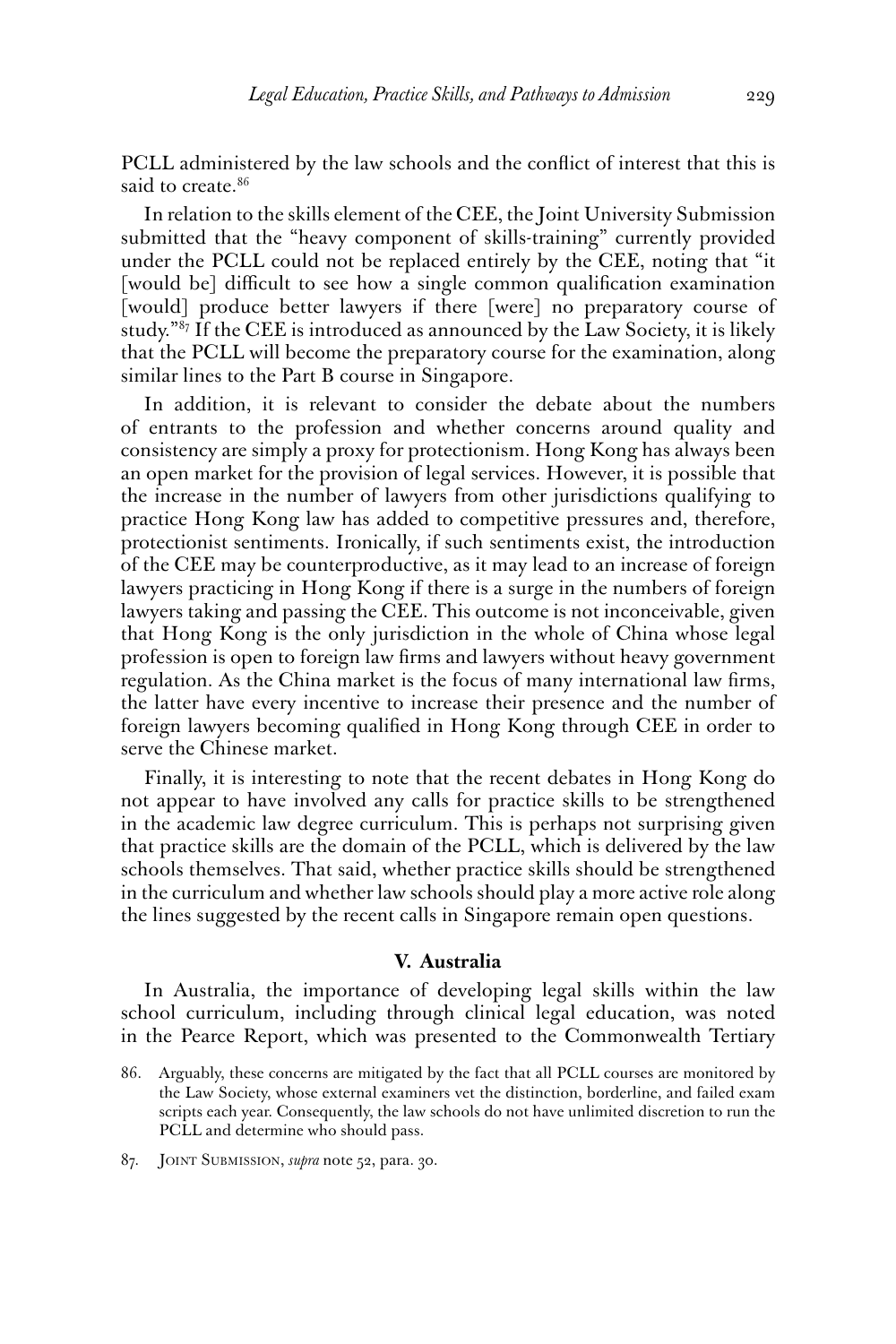Education Committee in 1985.<sup>88</sup> This report is said to have had a considerable impact in terms of generating "critical reflection on the nature and content of law courses and a commitment to skills development and quality teaching."<sup>89</sup> In 1999, the Australian Law Reform Commission (ALRC) issued a discussion paper on the review of the federal civil justice system,<sup>90</sup> which noted that there was a "trend towards increasing the proportion of time and resources devoted to 'professional skills training,' whether through clinical or classroom based methods" and recommended that "consideration [be] given to the articulation of clinical and skills training programs at the undergraduate level with subsequent [practical legal training (PLT)] programs—and, indeed, whether an expansion of the role of university PLT courses might obviate the need for a separate PLT stage."91 In 2000, the ALRC report that followed recommended that "[i]n addition to the study of core areas of substantive law, university legal education in Australia should involve the development of high level professional skills and a deep appreciation of ethical standards and professional responsibility."92

As noted by the ALRC in its Report 89 of 2000:

Practical legal training (PLT) has largely been the preserve of the profession, whether delivered directly through articled clerkships (for solicitors) or pupillage programs (for barristers), or through specially designed institutional courses of instruction, such as those mounted by the College of Law in New South Wales and the Leo Cussen Institute in Victoria. Beginning in the 1970s, some of these PLT institutions affiliated with universities—at least in part to take advantage of Commonwealth funding for universities and students. More recently, a number of university law schools have moved into the direct provision of PLT (in competition with the traditional providers), mainly in the form of 'add-on' programs available after the completion of LLB studies, but sometimes integrated within the basic law degree program. Motivation for this move is mixed—in part, it is driven by the desire to provide a service to existing students as well to attract new students; in part, by the imperatives of federal arrangements; and in part by an interest in experimenting with new pedagogical approaches.93

- 88. Chief Justice Robert French AC, *Legal Education in Australia—A Never Ending Story*, Australasian Law Teachers' Association Conference 19-21 (July 4, 2011), [http://www.hcourt.gov.au/](http://www.hcourt.gov.au/assets/publications/speeches/current-justices/frenchcj/frenchcj04july11.pdf) [assets/publications/speeches/current-justices/frenchcj/frenchcj04july11.pdf](http://www.hcourt.gov.au/assets/publications/speeches/current-justices/frenchcj/frenchcj04july11.pdf).
- 89. *Id.* at 21.
- 90. *Review of the Federal Civil Justice System*, Australian Law Reform Commission (July 19, 1999), <http://www.alrc.gov.au/dp-62>.
- 91. *Id.* at paras. 3.16 & 3.48.
- 92. *Managing Justice: A Review of the Federal Civil Justice System Report 89*, Australian Law Reform Commission para. 2 (Feb. 17, 2000), [http://www.alrc.gov.au/report-89.](http://www.alrc.gov.au/report-89)
- 93. *Id.* at para. 2.9 (citations omitted).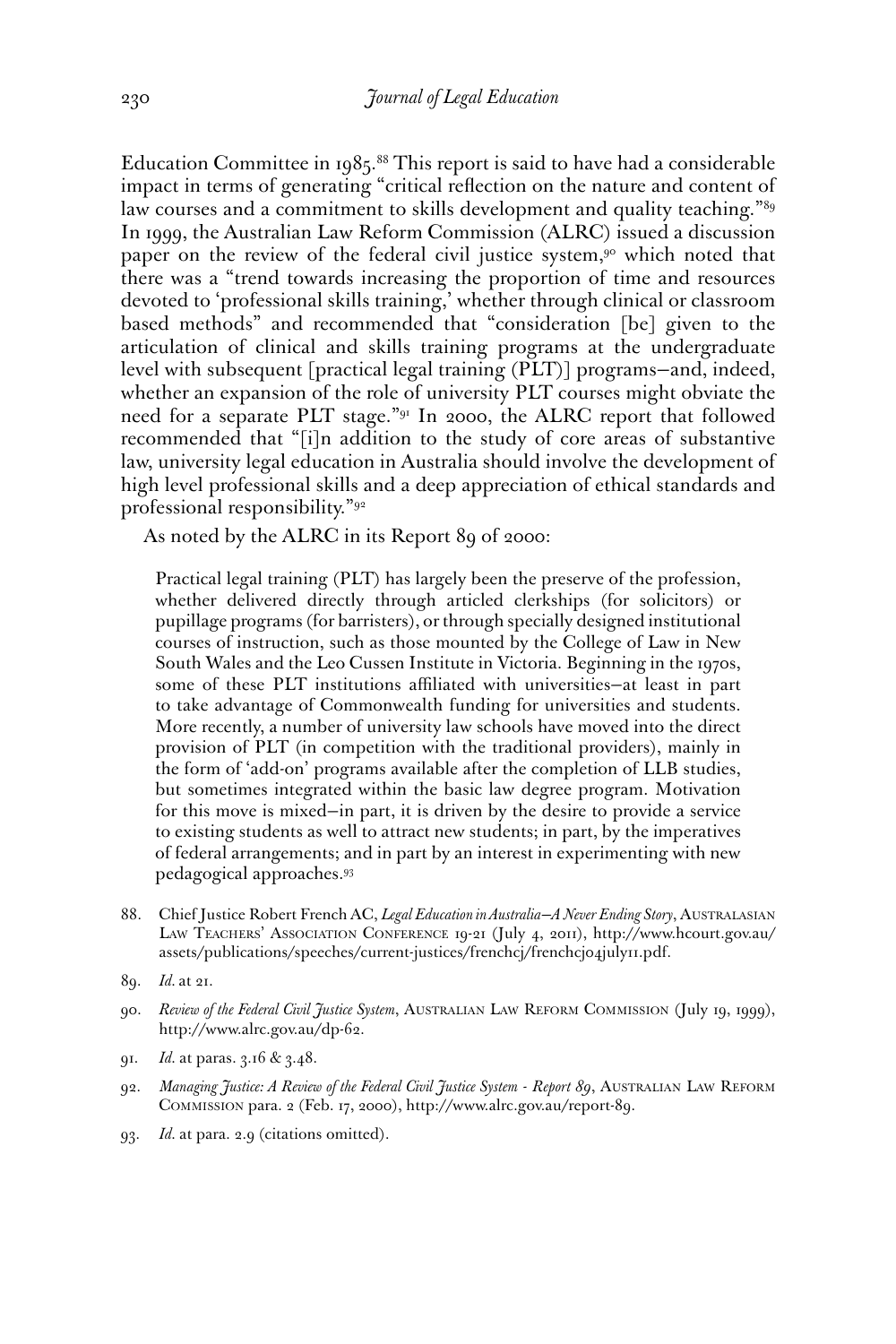The traditional system of "articled clerkships" was abandoned in Victoria in 2008, when the traineeship model was introduced.94 This followed a review of legal education by the Department of Justice in Victoria, which recommended that "trainees be required to undergo a period of formalised practical legal training (PLT), in addition to workplace components."95 In Australia, the pathway to admission is now as follows, with the supervised legal practice period that is now required by statute effectively replacing the traditional "articled clerkships":96



Criticism has been levelled that Australia's current academic requirements, which are designed around the Priestley Eleven core subjects,<sup>97</sup> "stultify law curricula by discouraging innovation, limiting student choice and leaving little teaching time available for developing lawyering skills and professional values."98 Further, as noted by the Chief Justice of the High Court of Australia,

- 94. Gaye T. Lansdell, *Have We "Pushed the Boat out too Far" in Providing Online Practical Legal Training? A Guide to Best Practices for Future Programs*, 19 LEGAL EDUC. REV. 149 (2009). Lansdell queries the adoption of online PLT courses and suggests that "that a blended design, with a combination of online components supplemented with regular face-to-face sessions and feedback on assessment tasks, is required to instil the necessary professional legal skills and values." *Id.* at 150.
- 95. Lansdell, *supra* note 94, at 149. The report is also known as the "Campbell Report." Susan Campbell, *Review of Legal Education Report: Pre-Admission and Continuing Legal Education* (2006). For a background to the repost, *see also National Uniform Law Legal Services Council Admissions Committee, Submission in Relation to Proposed Admission Rules*, The College of Law (Jan. 30, 2015), which states in part "[t]he Campbell Report recommended that the then system of articles should be abolished but concluded nonetheless that good quality workplace experience was still the best method for equipping a person for legal practice. It recommended the adoption of a new system of traineeships based on a then recently introduced Queensland model which made an attempt to incorporate a reliable method of assuring consistency of standards and outcomes." *Id.* at 5.
- 96. Recent concerns have been expressed about the workplace component for PLT programs and the lack of structured arrangements for this. *See* Jeff Giddings and Michael McNamara, *Preparing Future Generations of Lawyers for Legal Practice: What's Supervision Got to Do With It?* 37 U.N.S.W. L.J. 1226 (2014).
- 97. Eleven compulsory areas of knowledge were identified in a discussion paper written by Justice Priestley in 1992. *See* French, *supra* note 88, at 21-22. The eleven areas are as follows: criminal law and procedure, torts, contract, property (including Torrens system land), equity (including trusts), administrative law, federal and state constitutional law, civil procedure, evidence, company law and professional conduct (including basic trust accounting). "Admitting authorities in Australia subsequently adopted the Priestley Eleven as the basis of the academic component of the legal education required for admission." *Id.* at 22.
- 98. Rethinking Academic Requirements for Admission, LAW ADMISSION CONSULTATIVE COMMITTEE 21 (26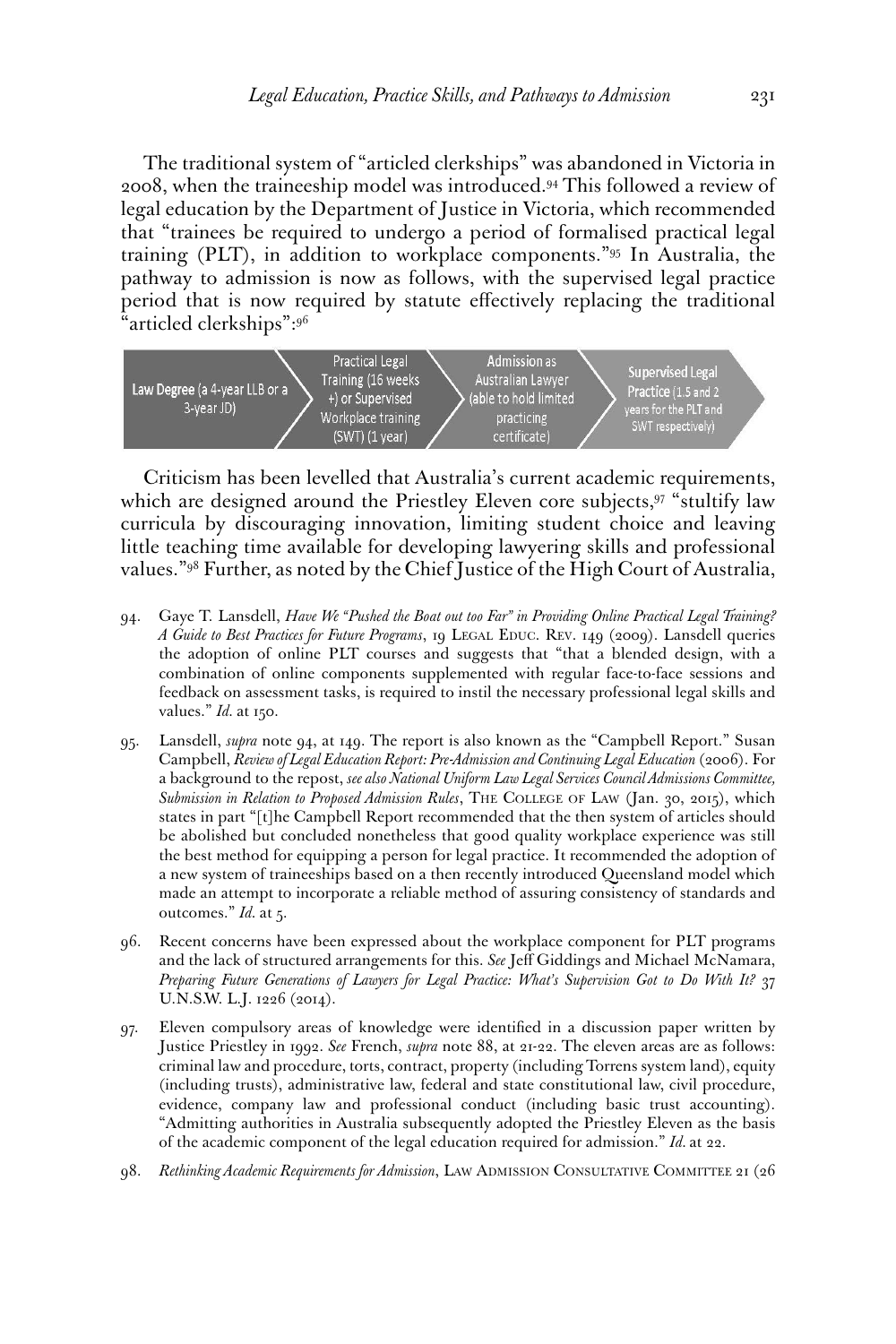Chief Justice French, the approach "has been compared unfavourably with the approach taken by the McCrate Report, commissioned by the American Bar Association in 1992" on the basis that the latter approach was "oriented around what lawyers need to do, while the Australian position was said to be anchored around outmoded notions of what lawyers need to know"<sup>99</sup> In 2010, the Law Admissions Consultative Committee released a paper in which it recommended that "[i]n addition to the study of core areas of substantive law, university legal education in Australia should involve the development of high level professional skills and a deep appreciation of ethical standards and professional responsibility."100

Before the most recent reforms, there had been debate in Australia over the possibility of introducing a bar examination. Some writers have noted the limited benefits of an American-style bar examination. Garkawe, for example, has noted that the basic argument behind an American-style bar exam is that it is administered by a body independent of the law schools and thus assures the public of the competency of admitted graduates.101 However, Garkawe suggests that there is little empirical evidence that those who pass the bar in America are necessarily "better lawyers" than those who have difficulty passing the bar. In addition, Garkawe also argues that the bar has had a "negative effect on the quality of American legal education, acting as a discouragement to diversity and the incorporation of greater critical and theoretical approaches to the law."102 Instead, Garkawe argues for an American-style law school accreditation system as a form of external control.<sup>103</sup>

By contrast, in advocating that a bar examination should be introduced in New South Wales, Thompson has argued that the proliferation of law schools risks a downward shift in the quality of graduates and that the risk is limited to the extent that the legal profession "screens out underqualified law school graduates."104 The challenge with professional training programs, Thompson argues, is that they "do not provide an effective screen of core analytical skills for the legal profession."105 Further, "[w]hile certain professional coaching schools distort the effectiveness of the [bar] exam, the exam nonetheless weeds

105. *Id.*

February 2010), [http://www.lawcouncil.asn.au/LACC/images/pdfs/Re-thinkingAcademic](http://www.lawcouncil.asn.au/LACC/images/pdfs/Re-thinkingAcademicRequirementsforAdmission.pdf) [RequirementsforAdmission.pdf](http://www.lawcouncil.asn.au/LACC/images/pdfs/Re-thinkingAcademicRequirementsforAdmission.pdf).

<sup>99.</sup> French, *supra* note 88, at 23 (referring to the Australian Law Reform Commission ('ALRC') characterization in its Discussion Paper Number 92).

<sup>100.</sup> French, *supra* note 88, at 25 (referring to the ALRC's Report 89, *supra* note 92).

<sup>101.</sup> Sam Garkawe, *The Proliferation of Law Schools in Australia–Should Australia Adopt the American Bar Exam Model?* 13 J. PROF. LEGAL EDUC. 23, 37 (1995).

<sup>102.</sup> *Id.* at 37.

<sup>103.</sup> *Id.* at 38.

<sup>104.</sup> Joshua Thompson, *Benefits of a Bar Exam*, L. Soc. J. 58, 58 (2003).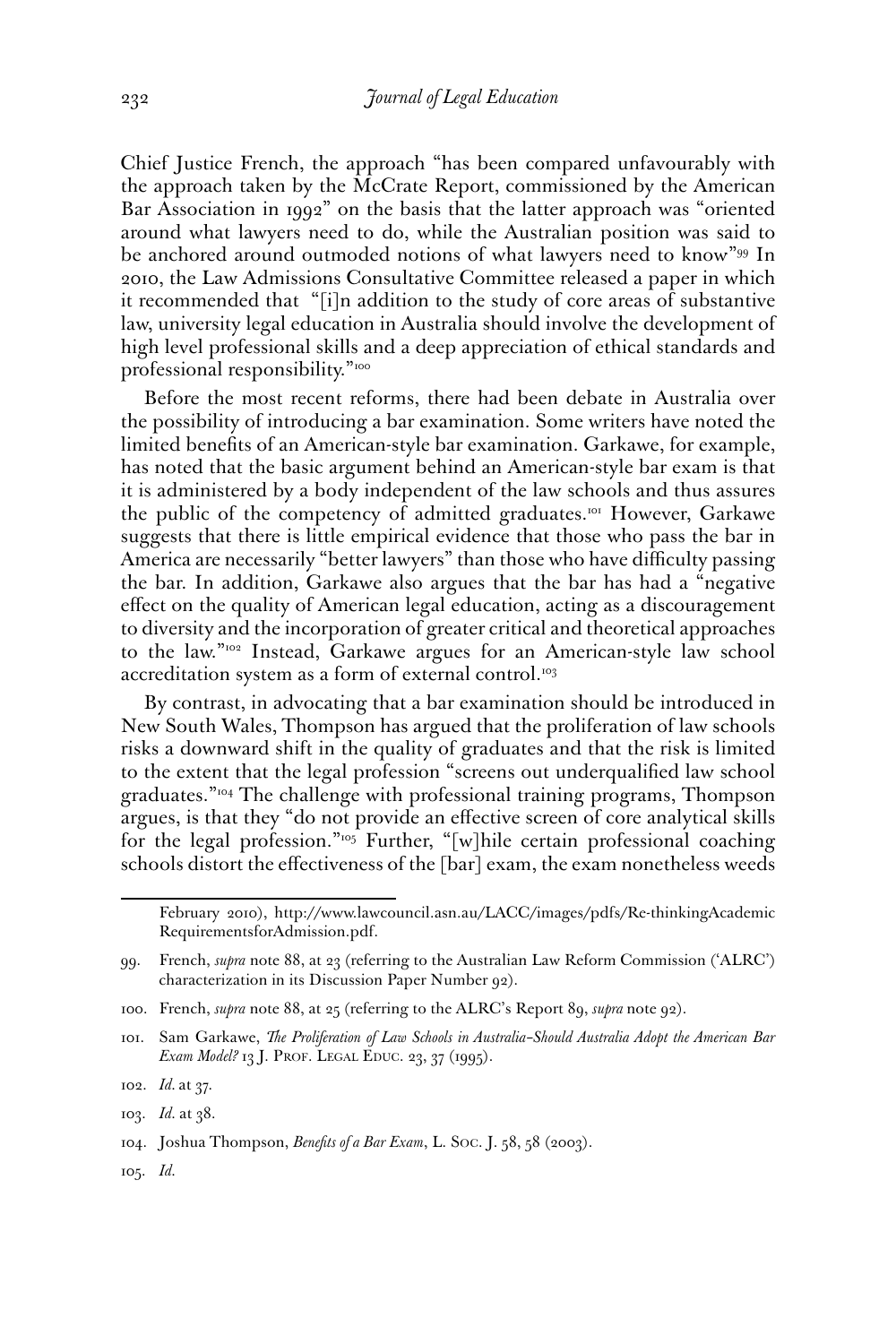out the weakest performers…."106 Thompson points to the experience in the United States, where "the bar exam is generally considered by the American profession to be even-handed, consistent, challenging, and fundamentally meritocratic…."<sup>107</sup>

Australia represents an interesting contrast to Singapore and Hong Kong insofar as there is essentially no gatekeeping except, perhaps, admission to the law degree itself. And even this does not represent much of a gate in view of the proliferation of law schools over the past two decades and the relative ease with which students can enroll in law degrees. Like Singapore, however, Australia has experienced calls for practice skills to be strengthened within the law school curriculum.

# **VI. Comparative Analysis and Conclusion**

The experience in the three jurisdictions under examination reveals the existence of three pathways to admission:

- A bar exam with a compulsory preparatory course (Singapore);
- A professional admission course, entry to which is subject to quotas and competitive enrollment (Hong Kong);
- A practical legal training (PLT) course that provides open access to all law graduates (Australia).<sup>108</sup>

An important point of distinction between Australia and the other two jurisdictions is that a second gatekeeper—namely, a second gatekeeper after the law degree—exists in both Singapore and Hong Kong. In Singapore, the preparatory course and the bar examination serve as the second gatekeeper. This is because admission to the preparatory course is limited to domestic students with the prescribed grade of second class honors or above and to foreign students who have graduated with law degrees from recognized foreign universities. In addition, the bar examination is rigorous, and not all candidates are successful in passing it. In Hong Kong, the pass rate for the PCLL is relatively high. However, a second gatekeeper exists by virtue of the fact that the numbers of entrants to the PCLL is capped and, consequently, the law schools impose minimum thresholds for entry. By contrast, all law graduates in Australia are able to enroll in a PLT course—provided either by the law schools themselves or by independent vocational training providers and gain admission after completing the course. In this sense, the focus of the course is on preparing graduates for practice rather than in assessing competence or quality.

106. *Id.*

107. *Id.*

<sup>108.</sup> A similar approach is adopted in the U.K.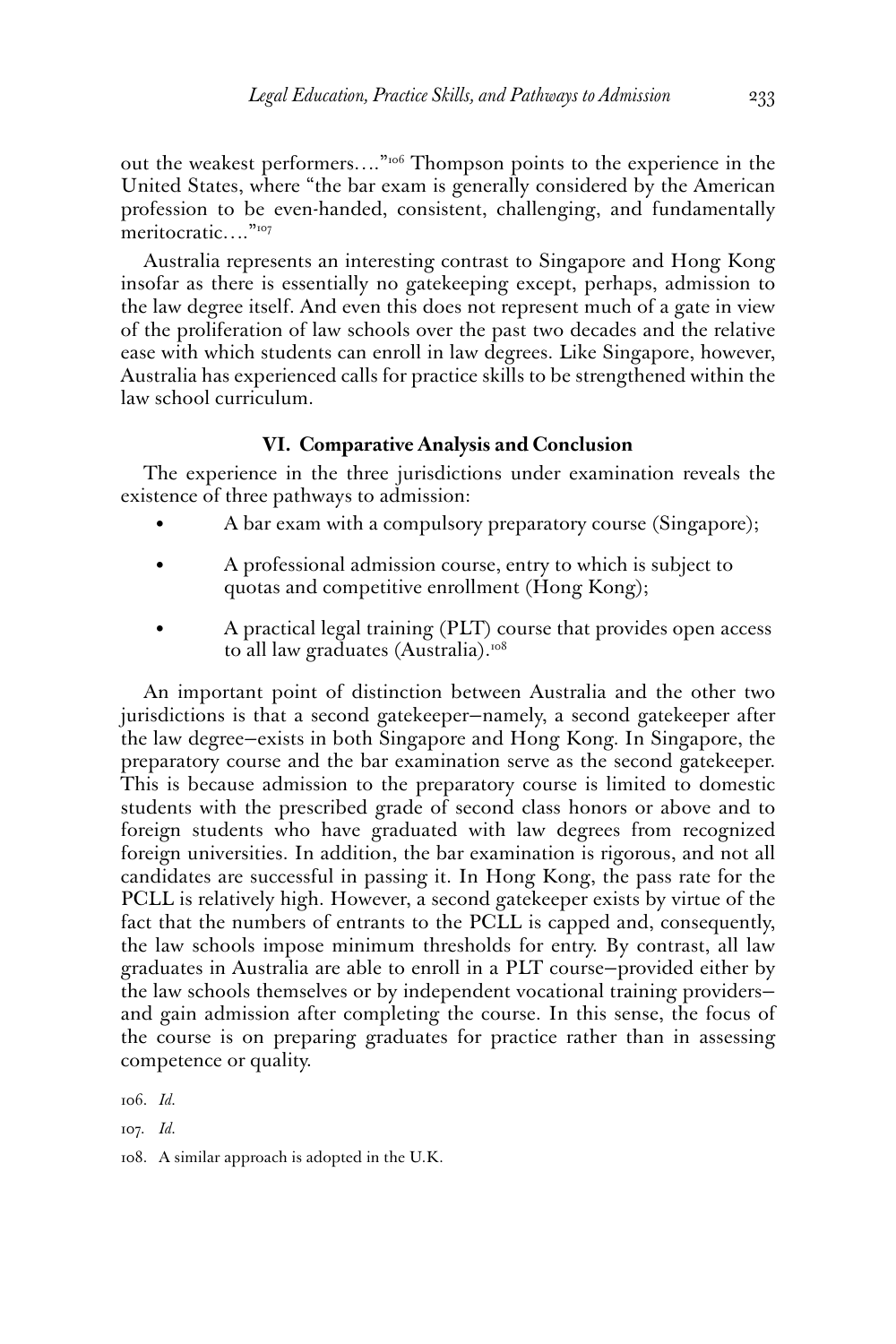Interesting parallels exist between the former Practical Course in Law (PCL) in Singapore and the concerns regarding the current PCLL in Hong Kong. First, there is evidence that the introduction of a bar exam in Singapore was driven partly by the inadequacies of the PCL in terms of providing graduates with the necessary practice skills and partly by criticism that it was just an extension of the academic degree. Second, concerns were expressed about having the admission course administered by the law schools and the conflict of interest that this is said to create.

All three jurisdictions require workplace experience. In the case of Singapore and Hong Kong, such workplace experience is required before admission to practice. In Australia, on the other hand, the workplace experience follows admission to practice, but a period of supervised legal practice is required to be completed before a lawyer has an unlimited practicing certificate.

The comparative analysis raises some interesting questions. A central question is whether professional admission courses should serve as a gatekeeper in terms of assuring quality and competence or whether the professional admission courses should serve simply as preparatory courses for admission to the legal profession as in Australia. Related to this question is the fundamental question of whether the state or the market should regulate the supply of lawyers. Each approach has its perceived disadvantages. The first approach has a tendency to limit the number of entrants into the market and gives rise to concerns about access and protectionism. The second approach gives rise to concerns about quality and competence and also the limited opportunities for those who are actually admitted to practice. Arguably, the concern over limited job opportunities becomes greater as law schools proliferate, as opportunities for fresh law graduates in practice become more limited, and as the legal profession encounters challenges in terms of retaining good lawyers and dealing with increasing competitive pressures in the market.

Interestingly, the current debate in Hong Kong over the introduction of the CEE reflects tensions that are pulling in both directions, as reflected in the arguments concerning the need to increase competency and quality while at the same time achieving greater access for law graduates.<sup>109</sup> A number of interesting countervailing trends and contradictions emerge from the above analysis. First, although in all three jurisdictions the law degree has become more of a liberal arts degree than a professional degree over the past two decades or so and has become disconnected from legal practice in many respects, the legal profession has increasing expectations that the law degree will fulfill its

109. To some extent, this reflects broader issues about how lawyers are regulated and whether they should be perceived as service providers or members of a special profession that owes duties to society. *See* Godwin, *Barriers, supra* note 9. It also reflects calls in Singapore for legal education to "cultivate healthy attitudes towards community service" and the assertion that the profession "is a common calling—not a trade." Lim & Ong, *supra* note 16, at 87. Irrespective of the perceived role of lawyers in society, a reality that exists in all of the jurisdictions examined in this paper is that an increasing number of local and international law firms are employing foreign lawyers who do not have the qualification to practice local law but act as consultants or paralegals to advise on cross-border transactions.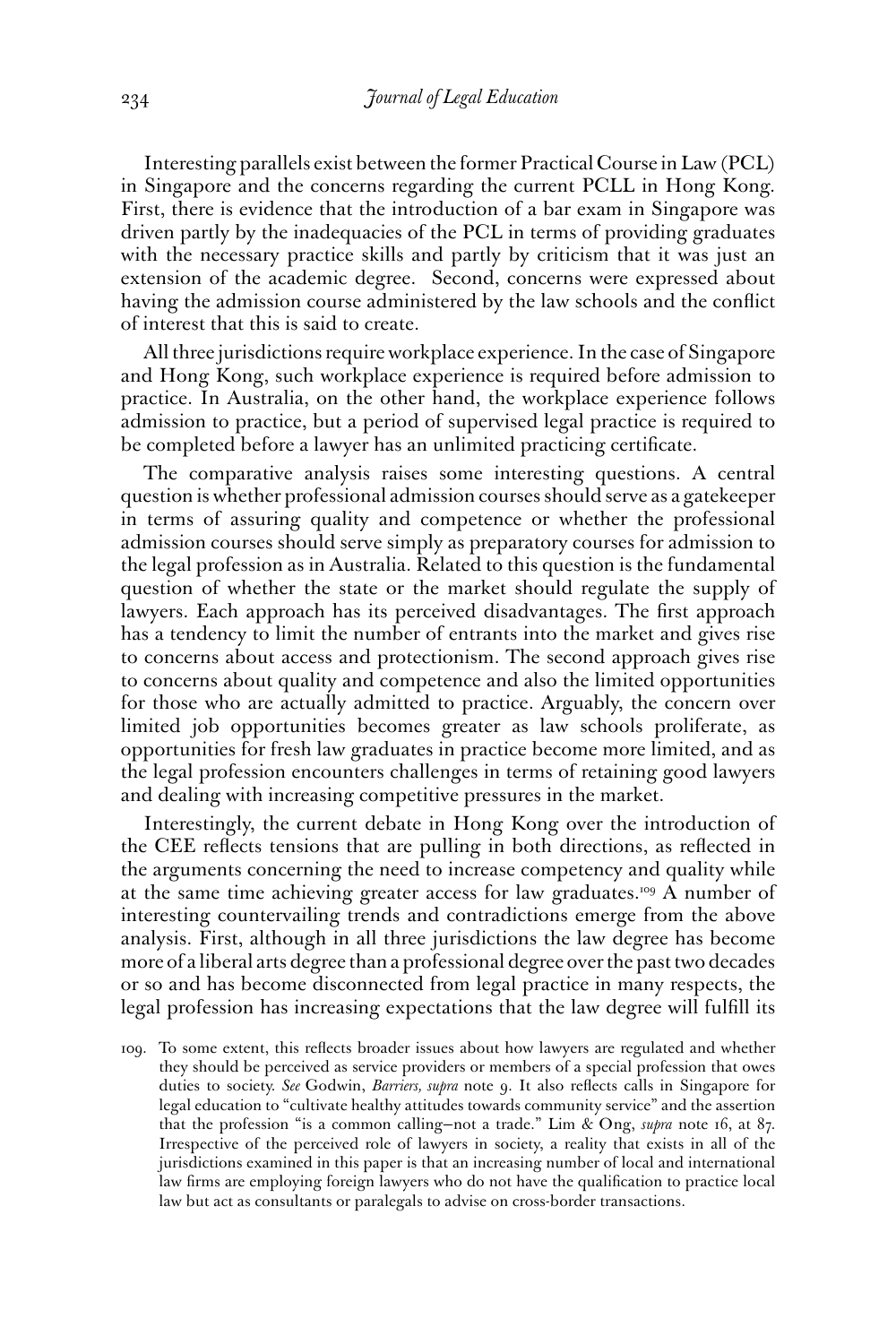function as a professional degree and as a means of preparing graduates for practice. As noted above, this results partly from the increasingly competitive nature of the profession, the decrease in the opportunities for junior lawyers to receive on-the-job training, and the concomitant need for junior lawyers to develop practice skills sooner.

Second, although the past two decades or so have seen a significant increase in the rigor and systemization of professional training courses before admission, the perceived need for law schools to incorporate practice skills into the curriculum is increasing. As reflected in the discussion in Part II, this is in large part a result of the expectations that the legal profession has of the academic degree. It may also reflect difficulties in distinguishing between the law degree and the professional training courses. Irrespective of the rigor with which professional or vocational training is delivered, we would argue that there is more that could be done in terms of incorporating practice skills into the curriculum and preparing graduates for practice as suggested by the recent Report of the  $4<sup>th</sup>$  Committee on the Supply of Lawyers in Singapore. To a large extent, this would involve law schools teaching substantive law within a broader practice-based context. Third, although markets and governments around the world increasingly expect the legal profession to operate as a regular service industry, countervailing forces exist in some jurisdictions as the legal profession adheres to the traditional view of itself as a profession or vocation and to the notion that admission numbers should be restricted to achieve minimum competency and quality standards and protect the public interest. In jurisdictions such as Singapore and Hong Kong, this has led to a view by some that the bar exam should perform the function of a second gatekeeper.

Finally, competing priorities often come into play in relation to admission requirements, including the need, on the one hand, for the process to meet access requirements and, on the other hand, to ensure that the appropriate levels of competence and quality are achieved. The first need (i.e., the access need) works against protectionism and in favor of allowing the market to regulate numbers. The second need (i.e., the need to achieve the appropriate levels of competence and quality) works in favor of treating the legal profession as a special profession and in favor of the argument that a second gatekeeper is appropriate. The challenge with the concept of a second gatekeeper, however, is that it appears to run counter to the globalization of legal education and legal practice.

What does all of this mean for legal education? As Professor Simon Chesterman, Dean of the National University of Singapore Faculty of Law, has noted, "[l]egal education has always borne an ambiguous relationship to the practice of law."110 At the very least, we would suggest that legal education should not be disconnected from legal practice in its myriad forms and contexts. In addition, while it is important for law schools to strengthen the

110. Simon Chesterman, *The Globalisation of Legal Education*, 2008 Sing. J. Leg. Stud. 58, 59 (2003).